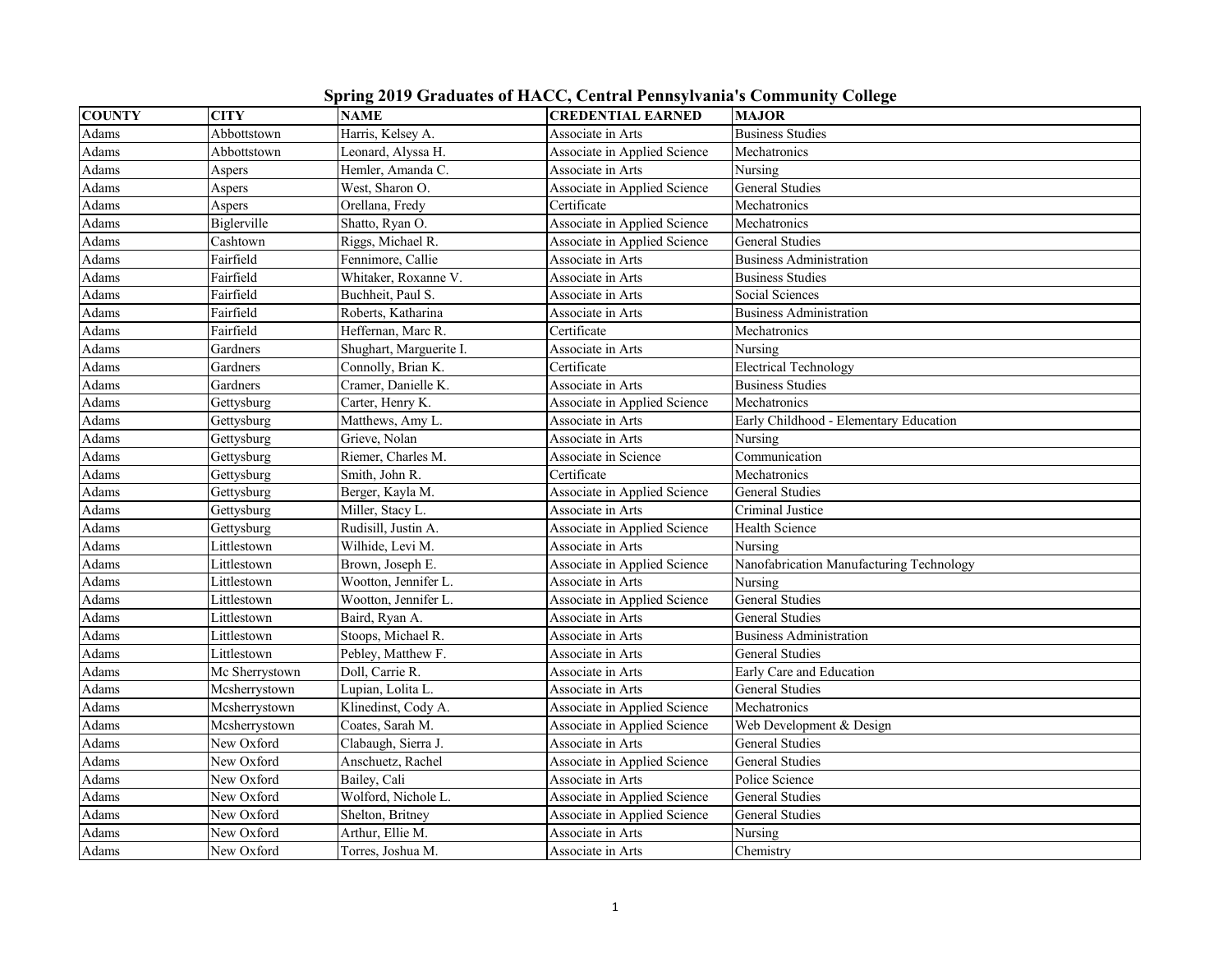|               |                        |                         | $\beta$ , $\alpha$ , $\beta$ , $\beta$ , $\alpha$ , $\alpha$ , $\alpha$ , $\alpha$ , $\alpha$ , $\alpha$ , $\alpha$ , $\alpha$ , $\alpha$ , $\alpha$ , $\alpha$ , $\alpha$ , $\alpha$ , $\alpha$ , $\alpha$ , $\alpha$ , $\alpha$ , $\alpha$ , $\alpha$ , $\alpha$ , $\alpha$ , $\alpha$ , $\alpha$ , $\alpha$ , $\alpha$ , $\alpha$ , $\alpha$ , $\alpha$ |                                          |
|---------------|------------------------|-------------------------|------------------------------------------------------------------------------------------------------------------------------------------------------------------------------------------------------------------------------------------------------------------------------------------------------------------------------------------------------------|------------------------------------------|
| <b>COUNTY</b> | <b>CITY</b>            | <b>NAME</b>             | <b>CREDENTIAL EARNED</b>                                                                                                                                                                                                                                                                                                                                   | <b>MAJOR</b>                             |
| Adams         | New Oxford             | Hawthorne, Amber E.     | Associate in Arts                                                                                                                                                                                                                                                                                                                                          | Nursing                                  |
| Adams         | New Oxford             | Taylor, Tara L.         | Associate in Arts                                                                                                                                                                                                                                                                                                                                          | <b>Business Studies</b>                  |
| Adams         | Orrtanna               | Harman, Lauren          | Associate in Arts                                                                                                                                                                                                                                                                                                                                          | General Studies                          |
| Adams         | Orrtanna               | Hosterman, Sean M.      | Associate in Applied Science                                                                                                                                                                                                                                                                                                                               | Mechatronics                             |
| Adams         | York Springs           | Snelbecker, Miranda L.  | Associate in Arts                                                                                                                                                                                                                                                                                                                                          | <b>Business Administration</b>           |
| Adams         | York Springs           | Ludwig, Jonathan T.     | Certificate                                                                                                                                                                                                                                                                                                                                                | Welding                                  |
| Adams         | York Springs           | McDonough, Carrie L.    | Associate in Arts                                                                                                                                                                                                                                                                                                                                          | Communications                           |
| Allegheny     | Pittsburgh             | Strausbaugh, Heather N. | Associate in Arts                                                                                                                                                                                                                                                                                                                                          | <b>Business Management</b>               |
| <b>Berks</b>  | Mohnton                | Teal, Michele D.        | Associate in Arts                                                                                                                                                                                                                                                                                                                                          | Nursing                                  |
| <b>Berks</b>  | Reading                | Rapp, Tabitha L.        | Associate in Arts                                                                                                                                                                                                                                                                                                                                          | Dental Hygiene                           |
| <b>Berks</b>  | Reading                | Gibble, Jessica L.      | Associate in Science                                                                                                                                                                                                                                                                                                                                       | <b>Business Administration</b>           |
| <b>Berks</b>  | Reading                | Witman, Adriana N.      | Associate in Arts                                                                                                                                                                                                                                                                                                                                          | Early Care and Education                 |
| <b>Berks</b>  | Reading                | Long, Jason             | Associate in Science                                                                                                                                                                                                                                                                                                                                       | Pre-Health Professions                   |
| <b>Berks</b>  | Reading                | McCarthy, Laura M.      | Associate in Arts                                                                                                                                                                                                                                                                                                                                          | Medical Laboratory Technology            |
| <b>Berks</b>  | Reading                | Ruiz, Amarise J.        | Associate in Arts                                                                                                                                                                                                                                                                                                                                          | Nursing                                  |
| <b>Berks</b>  | Robesonia              | Webber, Julie R.        | Associate in Arts                                                                                                                                                                                                                                                                                                                                          | Dental Hygiene                           |
| <b>Berks</b>  | Shillington            | Dietrich, Alison J.     | Associate in Arts                                                                                                                                                                                                                                                                                                                                          | Communications                           |
| <b>Berks</b>  | Womelsdorf             | Harvey, Tracy L.        | Associate in Arts                                                                                                                                                                                                                                                                                                                                          | Nursing                                  |
| <b>Bucks</b>  | Newtown                | Rienzi, Joseph          | Associate in Applied Science                                                                                                                                                                                                                                                                                                                               | <b>Enology and Viticulture</b>           |
| Centre        | State College          | Passarelli, Alexis E.   | Associate in Arts                                                                                                                                                                                                                                                                                                                                          | Dental Hygiene                           |
| Chester       | Cochranville           | Pawling, Tyler D.       | Associate in Arts                                                                                                                                                                                                                                                                                                                                          | Nursing                                  |
| Chester       | Elverson               | Welsh, Matthew C.       | Associate in Science                                                                                                                                                                                                                                                                                                                                       | Nursing                                  |
| Chester       | Thorndale              | Alrasheedi, Khaled      | Associate in Arts                                                                                                                                                                                                                                                                                                                                          | <b>General Studies</b>                   |
| Cumberland    | Camp Hill              | Mueller, Kaitlin J.     | Associate in Science                                                                                                                                                                                                                                                                                                                                       | Engineering                              |
| Cumberland    | <b>Boiling Springs</b> | Hair, Kathy L.          | Certificate                                                                                                                                                                                                                                                                                                                                                | Visual Arts/Photography                  |
| Cumberland    | <b>Boiling Springs</b> | Keller, Jody            | Certificate                                                                                                                                                                                                                                                                                                                                                | Dental Assisting                         |
| Cumberland    | <b>Boiling Springs</b> | Myers, Brittany A.      | Associate in Arts                                                                                                                                                                                                                                                                                                                                          | <b>General Studies</b>                   |
| Cumberland    | Camp Hill              | Eugene, Ersikha G.      | Associate in Arts                                                                                                                                                                                                                                                                                                                                          | Nursing                                  |
| Cumberland    | Camp Hill              | MacDonald, Heather N.   | Associate in Arts                                                                                                                                                                                                                                                                                                                                          | Liberal Arts                             |
| Cumberland    | Camp Hill              | Helmle, Marissa L.      | Associate in Science                                                                                                                                                                                                                                                                                                                                       | Geospatial Technology                    |
| Cumberland    | Camp Hill              | Asaad, Ehab M.          | Associate in Arts                                                                                                                                                                                                                                                                                                                                          | Health Care Management                   |
| Cumberland    | Camp Hill              | Mansour, Fady Y.        | Associate in Arts                                                                                                                                                                                                                                                                                                                                          | Medical Laboratory Technology            |
| Cumberland    | Camp Hill              | Benkovich, Matthew T.   | Diploma                                                                                                                                                                                                                                                                                                                                                    | Music Audio & Recording Technology       |
| Cumberland    | Camp Hill              | Brandt, Stephanie N.    | Associate in Arts                                                                                                                                                                                                                                                                                                                                          | Nursing                                  |
| Cumberland    | Camp Hill              | Nailor, Brooke C.       | Associate in Arts                                                                                                                                                                                                                                                                                                                                          | Accounting                               |
| Cumberland    | Camp Hill              | Plank, Madeline V.      | Associate in Arts                                                                                                                                                                                                                                                                                                                                          | <b>General Studies</b>                   |
| Cumberland    | Camp Hill              | Teffeteller, Cooper T.  | Associate in Arts                                                                                                                                                                                                                                                                                                                                          | Architecture                             |
| Cumberland    | Camp Hill              | Overkott, Joyce A.      | Certificate                                                                                                                                                                                                                                                                                                                                                | Hospitality and Tourism Management       |
| Cumberland    | Camp Hill              | Kline, Karen M.         | Associate in Arts                                                                                                                                                                                                                                                                                                                                          | <b>Culinary Arts</b>                     |
| Cumberland    | Camp Hill              | Midgarden, Hannah M.    | Certificate                                                                                                                                                                                                                                                                                                                                                | Web Development & Design                 |
| Cumberland    | Camp Hill              | Patlatyuk, Vadim V.     | Associate in Science                                                                                                                                                                                                                                                                                                                                       | <b>Structural Engineering Technology</b> |

**Spring 2019 Graduates of HACC, Central Pennsylvania's Community College**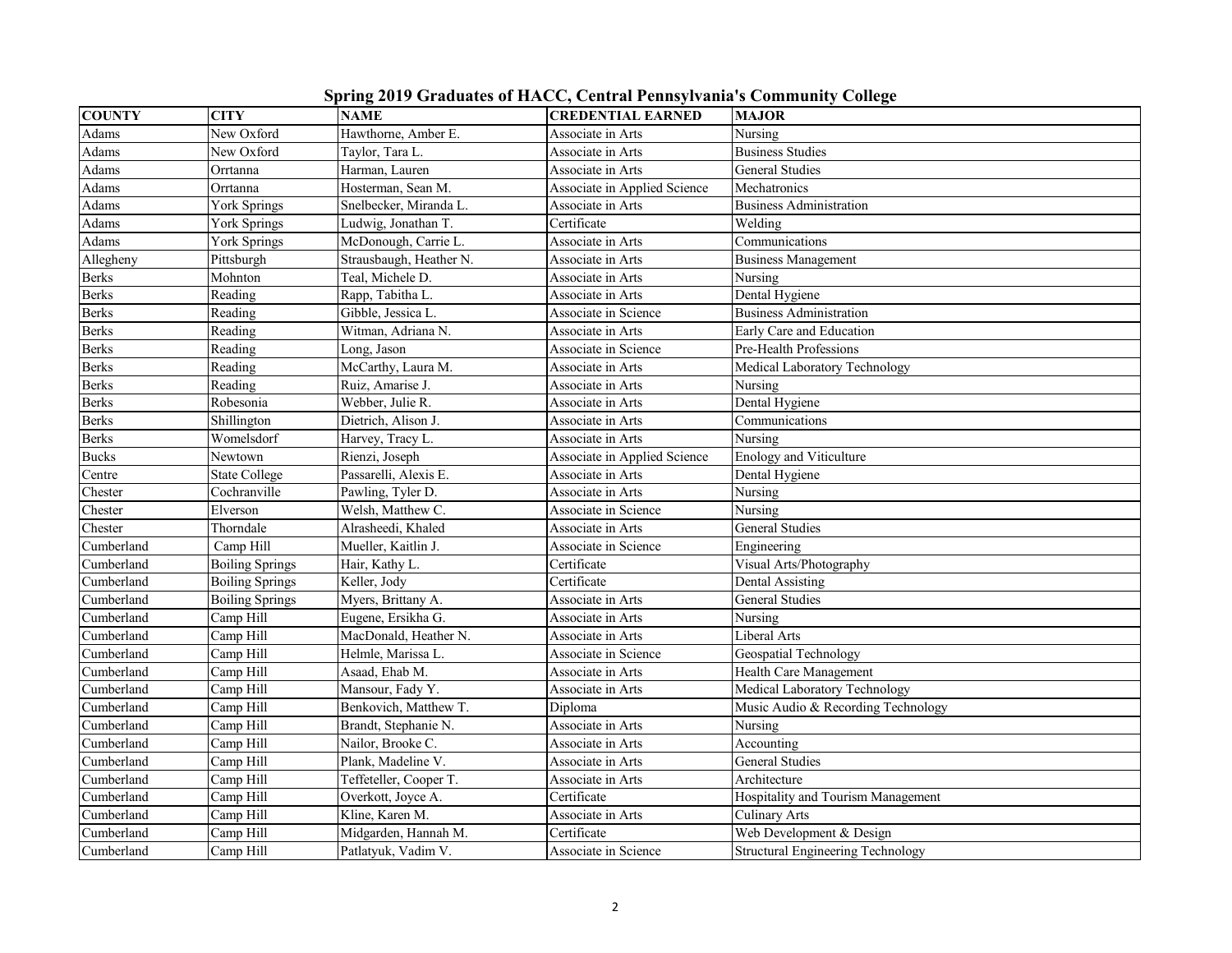|  |  |  | Spring 2019 Graduates of HACC, Central Pennsylvania's Community College |  |  |
|--|--|--|-------------------------------------------------------------------------|--|--|
|  |  |  |                                                                         |  |  |

| <b>COUNTY</b> | <b>CITY</b> | <b>NAME</b>                    | <b>CREDENTIAL EARNED</b>     | <b>MAJOR</b>                          |
|---------------|-------------|--------------------------------|------------------------------|---------------------------------------|
| Cumberland    | Camp Hill   | Kaylor, Kimberlee A.           | Associate in Applied Science | Health Science                        |
| Cumberland    | Camp Hill   | Reid, Renato R.                | Associate in Arts            | Hospitality and Tourism Management    |
| Cumberland    | Camp Hill   | Arnold, Alexander J.           | Associate in Arts            | <b>Business Administration</b>        |
| Cumberland    | Camp Hill   | Miller, Aidan                  | Associate in Arts            | Social Sciences                       |
| Cumberland    | Camp Hill   | Briner, Haley C.               | Associate in Arts            | <b>Business Administration</b>        |
| Cumberland    | Camp Hill   | Allander, Kiersten L.          | Associate in Arts            | <b>Business Administration</b>        |
| Cumberland    | Camp Hill   | Pistilli, Thomas J.            | Associate in Arts            | Nursing                               |
| Cumberland    | Carlisle    | Leeper, Melissa D.             | Associate in Arts            | <b>Business Studies</b>               |
| Cumberland    | Carlisle    | Lehr, Melinda J.               | Associate in Arts            | Social Sciences                       |
| Cumberland    | Carlisle    | Brown, Darius O.               | Associate in Arts            | <b>Business Administration</b>        |
| Cumberland    | Carlisle    | Goodhart, Allison R.           | Associate in Arts            | Hospitality and Tourism Management    |
| Cumberland    | Carlisle    | Sejmenovic, Amer               | Associate in Applied Science | <b>Business</b>                       |
| Cumberland    | Carlisle    | Kastriba, Michelle A.          | Associate in Arts            | Social Sciences                       |
| Cumberland    | Carlisle    | Russell, Cari A.               | Associate in Applied Science | Wellness and Health Promotion         |
| Cumberland    | Carlisle    | Zinn, Vicki A.                 | Associate in Arts            | Administrative Office Management      |
| Cumberland    | Carlisle    | Shaddock, Isaiah W.            | Associate in Science         | Electronic Engineering Technology     |
| Cumberland    | Carlisle    | LaForm, Allison M.             | Associate in Arts            | Criminal Justice                      |
| Cumberland    | Carlisle    | Colondrillo, Brittney L.       | Certificate                  | <b>Dental Assisting</b>               |
| Cumberland    | Carlisle    | Black, Savannah M.             | Associate in Arts            | Dental Hygiene                        |
| Cumberland    | Carlisle    | Oechsler, Katerina A.          | Associate in Applied Science | <b>Business</b>                       |
| Cumberland    | Carlisle    | Hurley, Steven E.              | Certificate                  | Welding                               |
| Cumberland    | Carlisle    | Vioral, Mary                   | Associate in Arts            | Nursing                               |
| Cumberland    | Carlisle    | Fehr, Scott                    | Associate in Arts            | Accounting                            |
| Cumberland    | Carlisle    | Goodling, Mollie               | Associate in Arts            | Police Science                        |
| Cumberland    | Carlisle    | Blosser, Kaitlin A.            | Associate in Applied Science | Early Care and Education              |
| Cumberland    | Carlisle    | McMichael, Wayne               | Associate in Applied Science | <b>General Studies</b>                |
| Cumberland    | Carlisle    | Amadou Halilou, Abdoul Aziz    | Associate in Arts            | <b>Business Administration</b>        |
| Cumberland    | Carlisle    | Reisinger, Josiah W.           | Associate in Applied Science | <b>Computer Networking Technology</b> |
| Cumberland    | Carlisle    | Forbeck, Cecilia N.            | Associate in Science         | <b>Business Administration</b>        |
| Cumberland    | Carlisle    | Monahan-Donnelly, Elizabeth A. | Diploma                      | Gerontology                           |
| Cumberland    | Carlisle    | Samko, Ryan P.                 | Associate in Arts            | <b>Business Administration</b>        |
| Cumberland    | Carlisle    | Rundall, Anna J.               | Associate in Arts            | General Studies                       |
| Cumberland    | Carlisle    | Martinez, Benjamin             | Associate in Applied Science | General Studies                       |
| Cumberland    | Carlisle    | Dusinberre, Jacob B.           | Certificate                  | <b>HVAC</b>                           |
| Cumberland    | Enola       | Khabar, Bahija                 | Associate in Arts            | Nursing                               |
| Cumberland    | Enola       | Mckenney, Abigail E.           | Associate in Arts            | Nursing                               |
| Cumberland    | Enola       | Crist, Chelsea A.              | Associate in Arts            | Nursing                               |
| Cumberland    | Enola       | Gardell, Mark J.               | Associate in Applied Science | Web Development & Design              |
| Cumberland    | Enola       | Stuter, Dillon M.              | Associate in Arts            | Criminal Justice                      |
| Cumberland    | Enola       | Ashley, Lauren E.              | Associate in Arts            | <b>General Studies</b>                |
| Cumberland    | Enola       | Amara, Abderrahim              | Associate in Applied Science | <b>HVAC</b>                           |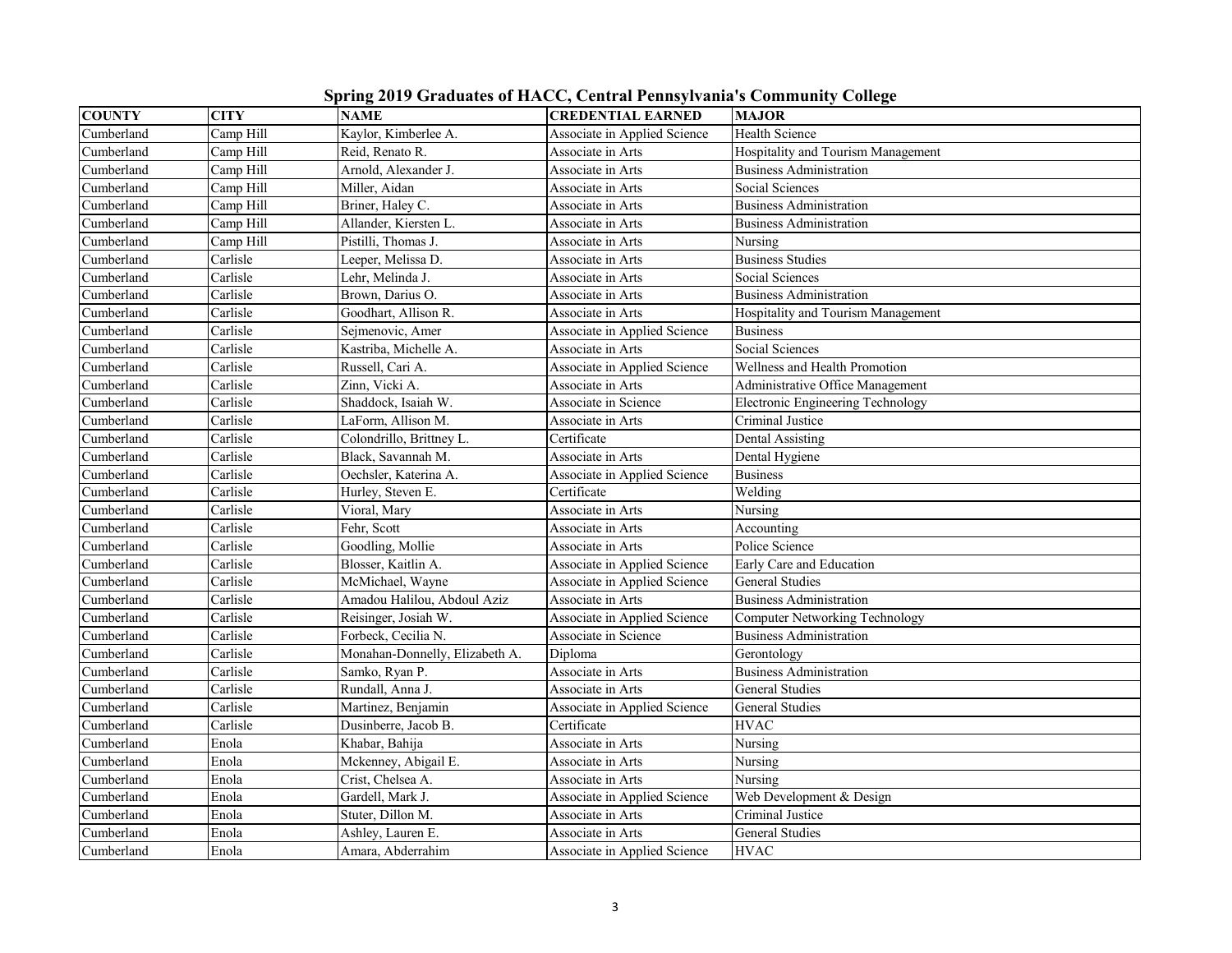|               |               |                            | Spring 2019 Graduates of HACC, Central Pennsylvania's Community College |                                        |
|---------------|---------------|----------------------------|-------------------------------------------------------------------------|----------------------------------------|
| <b>COUNTY</b> | <b>CITY</b>   | <b>NAME</b>                | <b>CREDENTIAL EARNED</b>                                                | <b>MAJOR</b>                           |
| Cumberland    | Enola         | Nice, Beverly              | Associate in Arts                                                       | <b>Business Studies</b>                |
| Cumberland    | Enola         | Toma, Paulie               | Associate in Arts                                                       | General Studies                        |
| Cumberland    | Enola         | Rosales Huaman, Celeste M. | Associate in Arts                                                       | Liberal Arts                           |
| Cumberland    | Enola         | Wotring, William A.        | Associate in Arts                                                       | <b>Business Studies</b>                |
| Cumberland    | Enola         | Gingrich, Christina M.     | Associate in Arts                                                       | Dental Hygiene                         |
| Cumberland    | Enola         | Barcavage, Cameron R.      | Associate in Arts                                                       | <b>General Studies</b>                 |
| Cumberland    | Enola         | Costill, Nicolas P.        | Associate in Applied Science                                            | Industrial Technology                  |
| Cumberland    | Enola         | Lazarevic, Mackenzie R.    | Associate in Arts                                                       | Dental Hygiene                         |
| Cumberland    | Lemoyne       | Lundgren, Hillary A.       | Certificate                                                             | Dental Assisting                       |
| Cumberland    | emoyne        | Holtzman, Kara L.          | Associate in Arts                                                       | General Studies                        |
| Cumberland    | Lemoyne       | Bauer, Veronica E.         | Certificate                                                             | Dental Assisting                       |
| Cumberland    | Lemoyne       | Mancha, Sonya R.           | Associate in Arts                                                       | Dental Hygiene                         |
| Cumberland    | Mechanicsburg | Smith, Skylar N.           | Associate in Arts                                                       | Nursing                                |
| Cumberland    | Mechanicsburg | Bullock, Diane M.          | Certificate                                                             | Gerontology                            |
| Cumberland    | Mechanicsburg | Yerger, Brittany L.        | Associate in Arts                                                       | Nursing                                |
| Cumberland    | Mechanicsburg | Huffer, Michelle A.        | Associate in Arts                                                       | Early Childhood - Elementary Education |
| Cumberland    | Mechanicsburg | Hollibaugh, Katherine L.   | Associate in Arts                                                       | Medical Laboratory Technology          |
| Cumberland    | Mechanicsburg | Dankowsky, Kimberly A.     | Associate in Arts                                                       | Nursing                                |
| Cumberland    | Mechanicsburg | Nguyen, An Hong            | Associate in Arts                                                       | Architecture                           |
| Cumberland    | Mechanicsburg | Buffington, Lisa J.        | Associate in Fine Arts                                                  | Photography                            |
| Cumberland    | Mechanicsburg | Patel, Srushti R.          | Associate in Science                                                    | Biology                                |
| Cumberland    | Mechanicsburg | Wilson, Vanessa M.         | Associate in Arts                                                       | Medical Laboratory Technology          |
| Cumberland    | Mechanicsburg | Albishi, Hussah H.         | Associate in Arts                                                       | Social Sciences                        |
| Cumberland    | Mechanicsburg | Hutcheson, Jacob A.        | Associate in Arts                                                       | Police Science                         |
| Cumberland    | Mechanicsburg | Corchado, Ryan             | Associate in Arts                                                       | General Studies                        |
| Cumberland    | Mechanicsburg | Schiano di Cola, Rita      | Associate in Arts                                                       | <b>Business Administration</b>         |
| Cumberland    | Mechanicsburg | Darhower, Chelsea L.       | Associate in Applied Science                                            | <b>General Studies</b>                 |
| Cumberland    | Mechanicsburg | Zinobile, Rebecca L.       | Associate in Arts                                                       | <b>Business Studies</b>                |
| Cumberland    | Mechanicsburg | Hock, Aleshia A.           | Associate in Arts                                                       | <b>General Studies</b>                 |
| Cumberland    | Mechanicsburg | Humes, Sarah C.            | Associate in Arts                                                       | Nursing                                |
| Cumberland    | Mechanicsburg | Hancock, Shane K.          | Associate in Science                                                    | Mechanical Engineering Technology      |
| Cumberland    | Mechanicsburg | Felsburg, Nathan J.        | Associate in Fine Arts                                                  | Theatre                                |
| Cumberland    | Mechanicsburg | Davis, Michael B.          | Certificate                                                             | Mechatronics                           |
| Cumberland    | Mechanicsburg | Farrell, Daniela A.        | Associate in Arts                                                       | Nursing                                |
| Cumberland    | Mechanicsburg | Hanshaw, Bradley           | Associate in Applied Science                                            | <b>HVAC</b>                            |
| Cumberland    | Mechanicsburg | Neal, Andrew E.            | Associate in Arts                                                       | Philosophy                             |
| Cumberland    | Mechanicsburg | Florestane, Weckenson      | Certificate                                                             | Hospitality and Tourism Management     |
| Cumberland    | Mechanicsburg | Gunn, Ashley M.            | Associate in Arts                                                       | Web Development & Design               |
| Cumberland    | Mechanicsburg | Sowers, Denise L.          | Associate in Arts                                                       | <b>Computer Information Systems</b>    |
| Cumberland    | Mechanicsburg | Lininger, Casey            | Certificate                                                             | <b>HVAC</b>                            |

**Spring 2019 Graduates of HACC, Central Pennsylvania's Community College**

Cumberland Mechanicsburg Lininger, Casey Certificate

Cumberland Mechanicsburg Boucher, Elizabeth V. Associate in Arts Nursing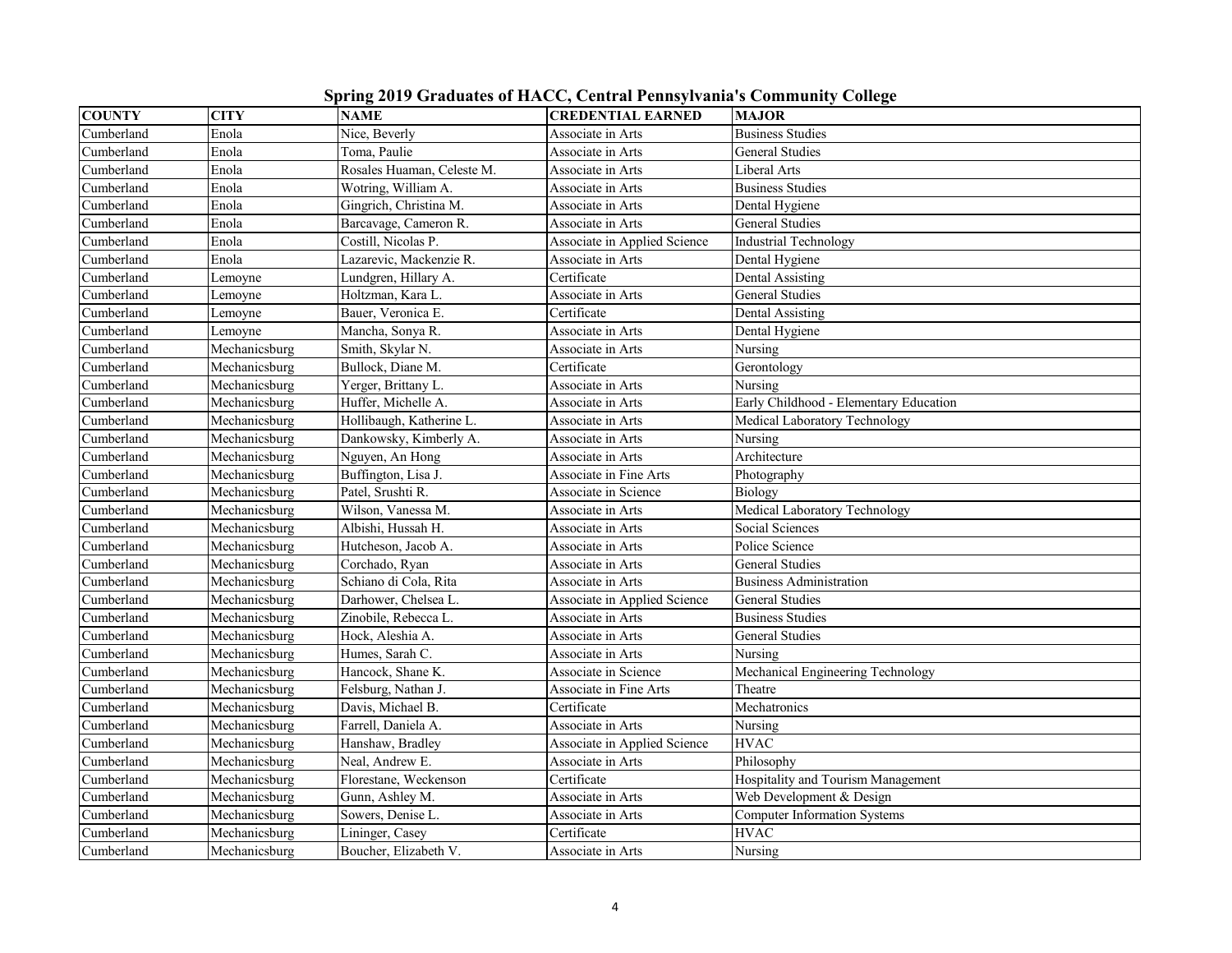| <b>COUNTY</b> | <b>CITY</b>                | <b>NAME</b>                   | <b>CREDENTIAL EARNED</b>     | <b>MAJOR</b>                             |
|---------------|----------------------------|-------------------------------|------------------------------|------------------------------------------|
| Cumberland    | Mechanicsburg              | Arnold, Amber L.              | Associate in Arts            | Dental Hygiene                           |
| Cumberland    | Mechanicsburg              | Darhower, Chelsea L.          | Associate in Arts            | Nursing                                  |
| Cumberland    | Mechanicsburg              | Busler, Lyndsay E.            | Associate in Arts            | Nursing                                  |
| Cumberland    | Mechanicsburg              | Vera, Christopher K.          | Associate in Applied Science | <b>Computer Networking Technology</b>    |
| Cumberland    | Mechanicsburg              | Anderson, Amanda L.           | Associate in Arts            | Art                                      |
| Cumberland    | Mechanicsburg              | Nata, Priska                  | Associate in Arts            | Medical Laboratory Technology            |
| Cumberland    | Mechanicsburg              | Ibberson, Nadine              | Certificate                  | Baking and Pastry Arts                   |
| Cumberland    | Mechanicsburg              | Rossi, Kyle S.                | Associate in Fine Arts       | Theatre                                  |
| Cumberland    | Mechanicsburg              | Morrison, Alexis L.           | Associate in Applied Science | <b>General Studies</b>                   |
| Cumberland    | Mechanicsburg              | Valentine, Christopher        | Certificate                  | <b>HVAC</b>                              |
| Cumberland    | Mechanicsburg              | Landry, Matthew S.            | Associate in Arts            | Nursing                                  |
| Cumberland    | Mechanicsburg              | Cowell, Rebecca P.            | Certificate                  | Dental Assisting                         |
| Cumberland    | Mechanicsburg              | Fleagle, Matthew W.           | Associate in Science         | <b>Structural Engineering Technology</b> |
| Cumberland    | Mechanicsburg              | Weaver, Riley                 | Associate in Applied Science | General Studies                          |
| Cumberland    | Mechanicsburg              | Morrison, Damian D.           | Associate in Applied Science | General Studies                          |
| Cumberland    | Mechanicsburg              | Jones, Terry L.               | Associate in Applied Science | <b>HVAC</b>                              |
| Cumberland    | Mechanicsburg              | Murtha, Ian                   | Associate in Applied Science | <b>General Studies</b>                   |
| Cumberland    | Mechanicsburg              | Neidig, Jaimie L.             | Associate in Arts            | Nursing                                  |
| Cumberland    | Mechanicsburg              | Hurd, Matthew S.              | Certificate                  | <b>Electrical Technology</b>             |
| Cumberland    | <b>Mount Holly Springs</b> | Deutsch, Caleb M.             | Associate in Arts            | <b>General Studies</b>                   |
| Cumberland    | <b>Mount Holly Springs</b> | Fernandez-Montalvo, Santos K. | Certificate                  | <b>Automotive Technology</b>             |
| Cumberland    | New Cumberland             | Keiper-Smith, Kathryn V.      | Associate in Arts            | <b>Business Management</b>               |
| Cumberland    | New Cumberland             | Barno, Colleen M.             | Associate in Fine Arts       | Theatre                                  |
| Cumberland    | New Cumberland             | McKenney, Caleb S.            | Associate in Arts            | Nursing                                  |
| Cumberland    | New Cumberland             | Armour, Barbie L.             | Associate in Arts            | General Studies                          |
| Cumberland    | New Cumberland             | Rowley, Alexander S.          | Certificate                  | Welding                                  |
| Cumberland    | New Cumberland             | Tamanini, Alex                | Associate in Applied Science | <b>Computer Networking Technology</b>    |
| Cumberland    | New Cumberland             | Freeman, Harleigh E.          | Associate in Fine Arts       | Theatre                                  |
| Cumberland    | New Cumberland             | Greenawalt, Lori A.           | Associate in Arts            | Nursing                                  |
| Cumberland    | Newburg                    | Hinkle, Jessica K.            | Associate in Arts            | Nursing                                  |
| Cumberland    | Newburg                    | Moore, Francis R.             | Associate in Arts            | Paralegal Studies                        |
| Cumberland    | Newville                   | Berger, Tyler                 | Associate in Applied Science | Industrial Technology                    |
| Cumberland    | Newville                   | Coldsmith, Brandi N.          | Certificate                  | Dental Assisting                         |
| Cumberland    | Newville                   | Felter, John R.               | Associate in Arts            | General Studies                          |
| Cumberland    | Newville                   | Bennett, Brian D.             | Associate in Science         | Engineering                              |
| Cumberland    | Shippensburg               | Snyder, Alexandria E.         | Associate in Arts            | Accounting                               |
| Cumberland    | Shippensburg               | Reid, Janine A.               | Associate in Arts            | <b>Business Management</b>               |
| Cumberland    | Shippensburg               | Negley, Elizabeth A.          | Associate in Arts            | Nursing                                  |
| Cumberland    | Shippensburg               | Franklin, Angela L.           | Associate in Arts            | Psychology                               |
| Cumberland    | Shippensburg               | Karper, Crystal D.            | Associate in Arts            | Nursing                                  |
| Cumberland    | Shippensburg               | Gephart, Derrick              | Associate in Applied Science | General Studies                          |

**Spring 2019 Graduates of HACC, Central Pennsylvania's Community College**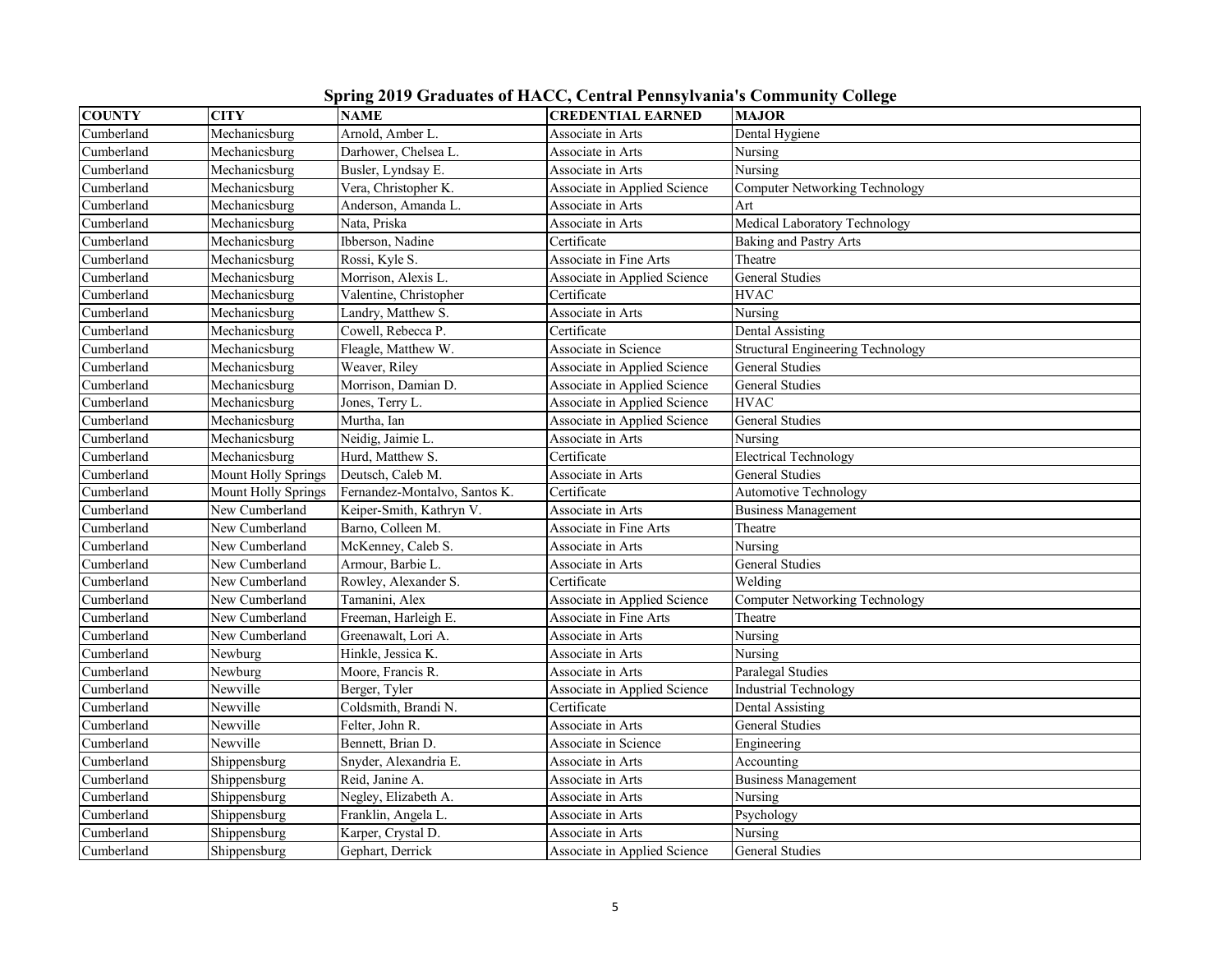|               |                      | ---- <del>.</del>       |                              |                                        |
|---------------|----------------------|-------------------------|------------------------------|----------------------------------------|
| <b>COUNTY</b> | <b>CITY</b>          | <b>NAME</b>             | <b>CREDENTIAL EARNED</b>     | <b>MAJOR</b>                           |
| Cumberland    | Shippensburg         | Gleim, Amber L.         | Associate in Arts            | Health Care Management                 |
| Cumberland    | Shippensburg         | Gleim, Amber L.         | Associate in Applied Science | Healthcare Management                  |
| Cumberland    | Shippensburg         | Carter, Marcus          | Associate in Applied Science | General Studies                        |
| Cumberland    | Shippensburg         | Pomeroy, Lori J.        | Associate in Arts            | <b>Business Management</b>             |
| Cumberland    | <b>Walnut Bottom</b> | Feight, Elise M.        | Associate in Arts            | Web Development & Design               |
| Dauphin       | Dauphin              | Reid, Kristian          | Associate in Arts            | Early Care and Education               |
| Dauphin       | Dauphin              | Youtz, Amber M.         | Associate in Arts            | Nursing                                |
| Dauphin       | Dauphin              | Sheetz, Tiffany         | Associate in Arts            | <b>Business Management</b>             |
| Dauphin       | Elizabethville       | Marks, Austin L.        | Associate in Science         | Respiratory Therapist                  |
| Dauphin       | Elizabethville       | Scheib, Crystal         | Certificate                  | Geospatial Technology                  |
| Dauphin       | Elizabethville       | Hinkle, Brittanie A.    | Associate in Arts            | Gerontology                            |
| Dauphin       | Grantville           | Johns, Sera M.          | Associate in Arts            | Dental Hygiene                         |
| Dauphin       | Grantville           | Merced, Carlos J.       | Certificate                  | Home and Building Remodeling           |
| Dauphin       | Gratz                | Koppenhaver, Cameron C. | Associate in Arts            | <b>Business Studies</b>                |
| Dauphin       | Gratz                | Novinger, Hanna A.      | Associate in Arts            | Social Services                        |
| Dauphin       | Halifax              | Whitfield, Nichole E.   | Associate in Arts            | Criminal Justice                       |
| Dauphin       | Halifax              | Acri, Amanda M.         | Associate in Arts            | Social Services                        |
| Dauphin       | Halifax              | Bumbarger, Kyra K.      | Associate in Arts            | Psychology                             |
| Dauphin       | Halifax              | Custer, Hannah E.       | Associate in Arts            | Nursing                                |
| Dauphin       | Halifax              | Grosser, Andrea L.      | Associate in Arts            | <b>Business Management</b>             |
| Dauphin       | Halifax              | Wolfe, Paige A.         | Associate in Arts            | Art                                    |
| Dauphin       | Harrisburg           | Edwards, Kailyn M.      | Associate in Arts            | Early Childhood - Elementary Education |
| Dauphin       | Harrisburg           | Tregea, Samantha        | Certificate                  | <b>Computer Information Systems</b>    |
| Dauphin       | Harrisburg           | Ninh, Quoc D.           | Associate in Arts            | <b>Business Administration</b>         |
| Dauphin       | Harrisburg           | Mitchell, Angela M.     | Associate in Arts            | Nursing                                |
| Dauphin       | Harrisburg           | Castaneira, Ryan        | Associate in Science         | Chemistry                              |
| Dauphin       | Harrisburg           | Gray, Joann M.          | Associate in Arts            | <b>Business Studies</b>                |
| Dauphin       | Harrisburg           | Payne, Dominic R.       | Associate in Arts            | <b>General Studies</b>                 |
| Dauphin       | Harrisburg           | Doonan, Christopher     | Associate in Applied Science | Electrical Technology                  |
| Dauphin       | Harrisburg           | Heisey, Jennifer L.     | Associate in Arts            | <b>Business Administration</b>         |
| Dauphin       | Harrisburg           | Madison, Justin M.      | Associate in Arts            | Police Science                         |
| Dauphin       | Harrisburg           | Dangal, Kamal           | Associate in Arts            | Computer Information Systems           |
| Dauphin       | Harrisburg           | Grees, Remon G.         | Associate in Science         | Engineering                            |
| Dauphin       | Harrisburg           | Deitrick, Jonathan A.   | Associate in Arts            | <b>Business Administration</b>         |
| Dauphin       | Harrisburg           | Rundle, Amelia C.       | Associate in Arts            | Communications                         |
| Dauphin       | Harrisburg           | Edoa Mbomo, Claude W.   | Associate in Applied Science | Web Development & Design               |
| Dauphin       | Harrisburg           | Chesley, Jasiah D.      | Associate in Arts            | Criminal Justice                       |
| Dauphin       | Harrisburg           | Schraf, Eric J.         | Associate in Arts            | Communications                         |
| Dauphin       | Harrisburg           | Woldekiros, Nayezgi D.  | Associate in Arts            | Computer Information Systems           |
| Dauphin       | Harrisburg           | Schimmel, Trey V.       | Associate in Arts            | <b>General Studies</b>                 |
| Dauphin       | Harrisburg           | Marino, Melissa M.      | Associate in Arts            | Nursing                                |

**Spring 2019 Graduates of HACC, Central Pennsylvania's Community College**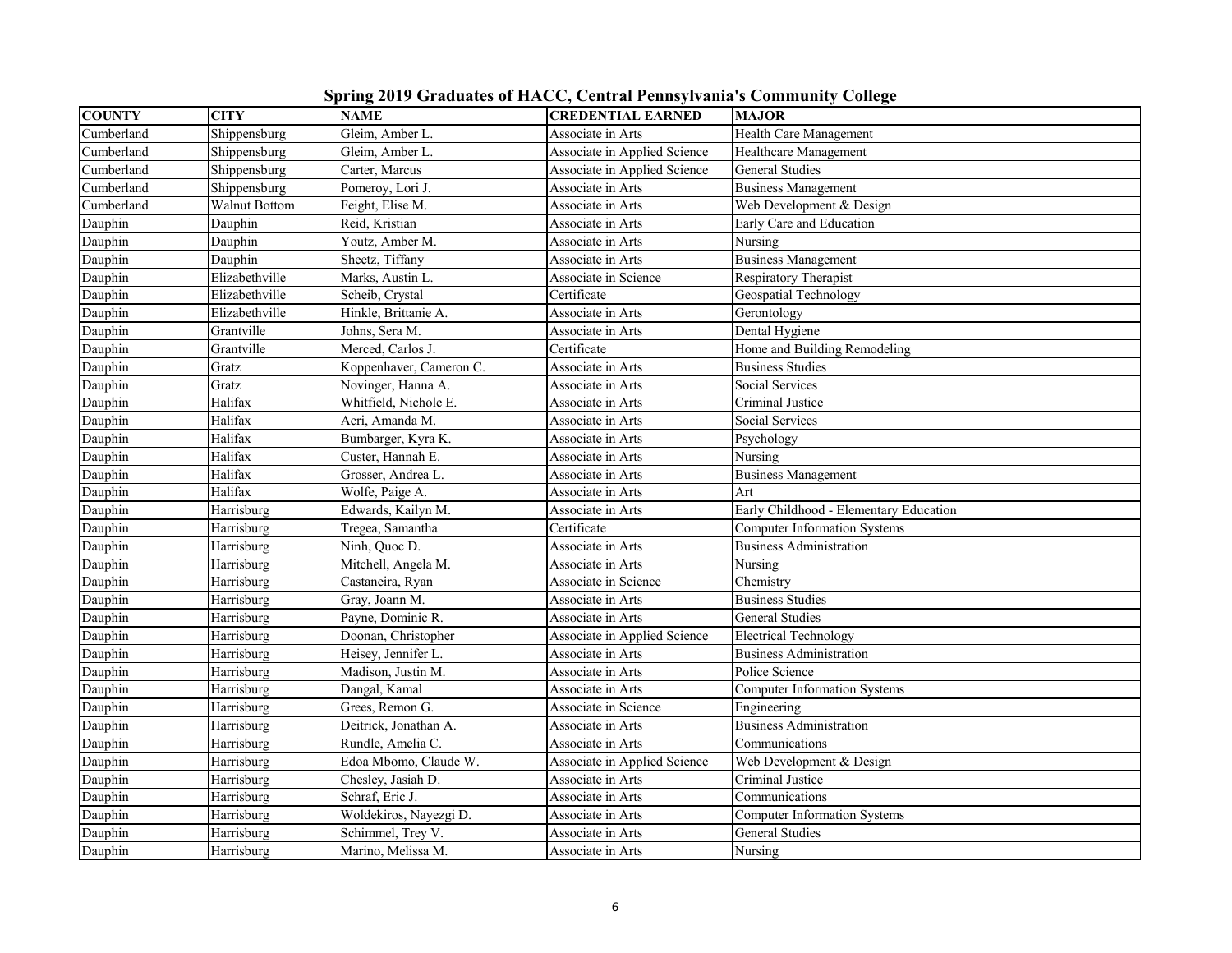|  |  |  | Spring 2019 Graduates of HACC, Central Pennsylvania's Community College |  |  |
|--|--|--|-------------------------------------------------------------------------|--|--|
|  |  |  |                                                                         |  |  |

| <b>COUNTY</b> | <b>CITY</b> | <b>NAME</b>           | <b>CREDENTIAL EARNED</b>     | <b>MAJOR</b>                          |
|---------------|-------------|-----------------------|------------------------------|---------------------------------------|
| Dauphin       | Harrisburg  | Stegall, Sarah C.     | Associate in Arts            | <b>General Studies</b>                |
| Dauphin       | Harrisburg  | Agoni, Isaac          | Associate in Arts            | Nursing                               |
| Dauphin       | Harrisburg  | Rice, Dante L.        | Associate in Applied Science | <b>Industrial Technology</b>          |
| Dauphin       | Harrisburg  | Mann, Selara R.       | Diploma                      | Music Audio & Recording Technology    |
| Dauphin       | Harrisburg  | Ward, Donovan M.      | Associate in Arts            | <b>General Studies</b>                |
| Dauphin       | Harrisburg  | Waters, Trina M.      | Associate in Arts            | Human Services - Career               |
| Dauphin       | Harrisburg  | Guaman, Karen F.      | Associate in Arts            | Nursing                               |
| Dauphin       | Harrisburg  | Acosta, Nelsy I.      | Associate in Arts            | Health Care Management                |
| Dauphin       | Harrisburg  | Boers, Zachary T.     | Associate in Arts            | Criminal Justice                      |
| Dauphin       | Harrisburg  | Heiba. Brahim         | Associate in Arts            | <b>Business Administration</b>        |
| Dauphin       | Harrisburg  | Washburn, Jenna N.    | Associate in Arts            | <b>Business Administration</b>        |
| Dauphin       | Harrisburg  | Kissinger, Marissa L. | Associate in Arts            | Medical Laboratory Technology         |
| Dauphin       | Harrisburg  | Liggett, Samantha E.  | Associate in Arts            | <b>Business Studies</b>               |
| Dauphin       | Harrisburg  | Drahnak, Ryan         | Certificate                  | Welding                               |
| Dauphin       | Harrisburg  | Nengite, Chizoba V.   | Associate in Arts            | <b>Social Services</b>                |
| Dauphin       | Harrisburg  | Diaz, Ivette          | Associate in Arts            | <b>General Studies</b>                |
| Dauphin       | Harrisburg  | Yetter, Michelle E.   | Associate in Applied Science | <b>General Studies</b>                |
| Dauphin       | Harrisburg  | Nansubuga, Asha       | Associate in Arts            | Nursing                               |
| Dauphin       | Harrisburg  | Stewart, Ryan P.      | Associate in Applied Science | <b>Computer Networking Technology</b> |
| Dauphin       | Harrisburg  | Mosonyi, Cecily J.    | Associate in Arts            | Nursing                               |
| Dauphin       | Harrisburg  | Zaitov, Larisa        | Associate in Arts            | <b>Business Administration</b>        |
| Dauphin       | Harrisburg  | Lokitis, Nicholas P.  | Associate in Arts            | Police Science                        |
| Dauphin       | Harrisburg  | Grey, Jasmine R.      | Associate in Science         | Communication                         |
| Dauphin       | Harrisburg  | Staub, Evan L.        | Associate in Arts            | <b>General Studies</b>                |
| Dauphin       | Harrisburg  | Bajgai, Hom N.        | Associate in Science         | Math/Computer Science                 |
| Dauphin       | Harrisburg  | Perez, Helen          | Associate in Arts            | Criminal Justice                      |
| Dauphin       | Harrisburg  | Nguyen, Andrew        | Associate in Science         | Electronic Engineering Technology     |
| Dauphin       | Harrisburg  | Hawthorne, Paige      | Associate in Arts            | Nursing                               |
| Dauphin       | Harrisburg  | Verbos, Liana H.      | Associate in Arts            | Communications                        |
| Dauphin       | Harrisburg  | Feleke, Belaihun D.   | Associate in Applied Science | <b>Computer Information Systems</b>   |
| Dauphin       | Harrisburg  | Rivera, Felipe A.     | Associate in Arts            | Nursing                               |
| Dauphin       | Harrisburg  | Sarwar, Sadia S.      | Associate in Arts            | Psychology                            |
| Dauphin       | Harrisburg  | Kelly, Shannon N.     | Associate in Arts            | Psychology                            |
| Dauphin       | Harrisburg  | Kauffman, Amanda      | Associate in Arts            | Psychology                            |
| Dauphin       | Harrisburg  | Holton, Tamara        | Associate in Arts            | Human Services - Career               |
| Dauphin       | Harrisburg  | Bajpai, Vishal        | Certificate                  | Paralegal Studies                     |
| Dauphin       | Harrisburg  | Dang, Nam T.          | Associate in Science         | Pre-Health Professions                |
| Dauphin       | Harrisburg  | Collier, Cherie M.    | Associate in Arts            | Medical Laboratory Technology         |
| Dauphin       | Harrisburg  | Kuhr-Bair, Marti G.   | Associate in Arts            | <b>Business Administration</b>        |
| Dauphin       | Harrisburg  | Campos, Elijah        | Associate in Applied Science | <b>General Studies</b>                |
| Dauphin       | Harrisburg  | Marolf, Julie L.      | Associate in Arts            | <b>Culinary Arts</b>                  |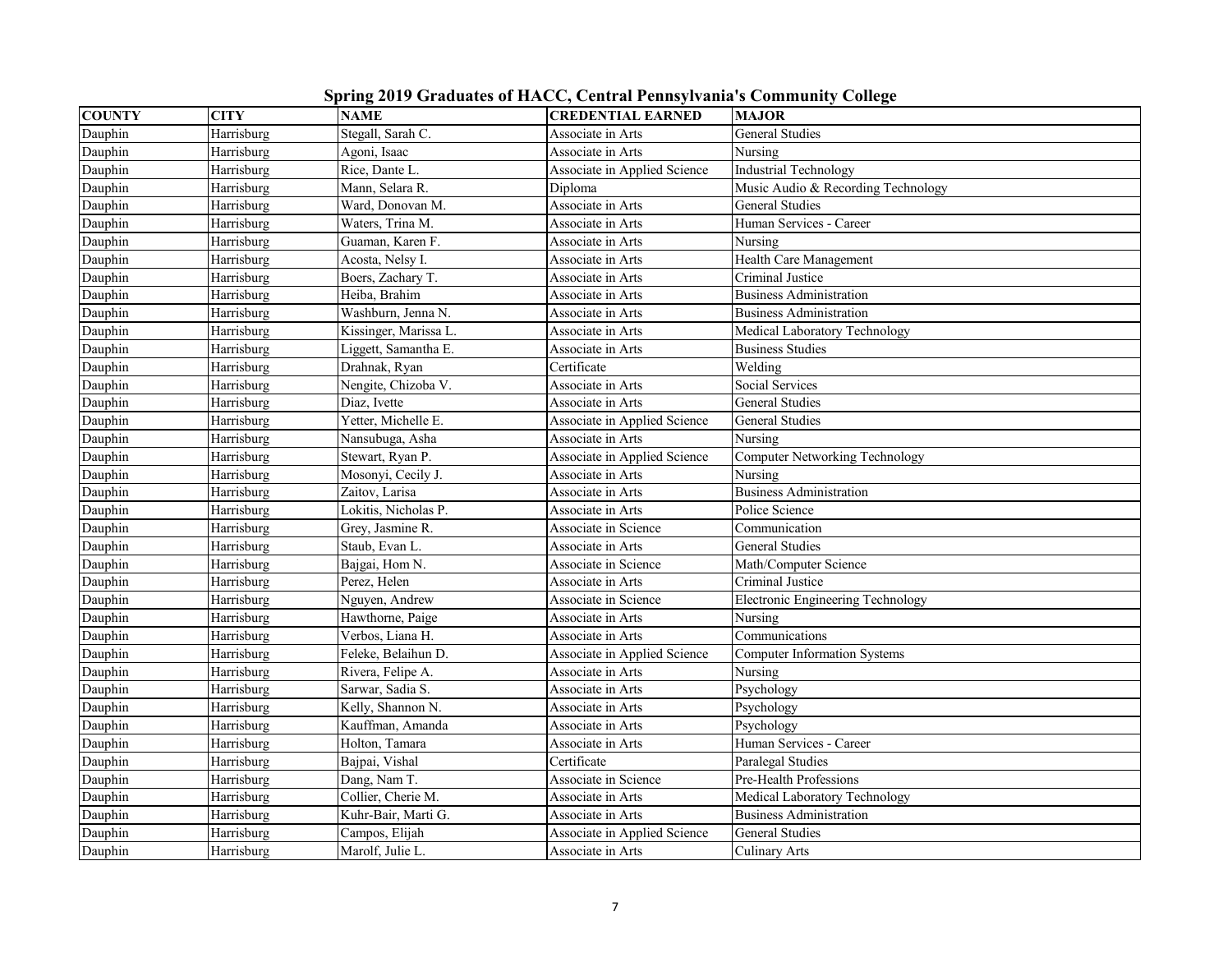|  |  |  |  | Spring 2019 Graduates of HACC, Central Pennsylvania's Community College |  |
|--|--|--|--|-------------------------------------------------------------------------|--|
|  |  |  |  |                                                                         |  |

| <b>COUNTY</b> | <b>CITY</b> | <b>NAME</b>               | <b>CREDENTIAL EARNED</b>     | <b>MAJOR</b>                             |
|---------------|-------------|---------------------------|------------------------------|------------------------------------------|
| Dauphin       | Harrisburg  | French, Gina C.           | Certificate                  | <b>Baking and Pastry Arts</b>            |
| Dauphin       | Harrisburg  | Bishop, Clayton H.        | Certificate                  | Welding                                  |
| Dauphin       | Harrisburg  | Dalton, Jesse D.          | Associate in Arts            | Dental Hygiene                           |
| Dauphin       | Harrisburg  | Castaneira, Ryan          | Associate in Science         | Biology                                  |
| Dauphin       | Harrisburg  | Kramer, Carrie            | Associate in Arts            | Nursing                                  |
| Dauphin       | Harrisburg  | Uwakwe, Chimbuchi P.      | Certificate                  | Mechatronics                             |
| Dauphin       | Harrisburg  | Stark, Thomas R.          | Certificate                  | Paralegal Studies                        |
| Dauphin       | Harrisburg  | Reyes, Jay                | Associate in Arts            | Criminal Justice                         |
| Dauphin       | Harrisburg  | Long, Shanea N.           | Associate in Arts            | <b>Business Studies</b>                  |
| Dauphin       | Harrisburg  | Silver, Breonna M.        | Associate in Science         | Surgical Technology                      |
| Dauphin       | Harrisburg  | Smith, Anita M.           | Associate in Arts            | Health Care Management                   |
| Dauphin       | Harrisburg  | Lester, Deanna M.         | Associate in Arts            | Administrative Office Management         |
| Dauphin       | Harrisburg  | Davis, Aaron M.           | Associate in Science         | Structural Engineering Technology        |
| Dauphin       | Harrisburg  | McCandless, Alyssa        | Associate in Arts            | General Studies                          |
| Dauphin       | Harrisburg  | Kelly, Elizabeth C.       | Associate in Arts            | General Studies                          |
| Dauphin       | Harrisburg  | Tipple, Kaitlyn A.        | Associate in Arts            | Nursing                                  |
| Dauphin       | Harrisburg  | Perry, George A.          | Certificate                  | <b>Electrical Technology</b>             |
| Dauphin       | Harrisburg  | Allen, Amelia J.          | Associate in Fine Arts       | Photography                              |
| Dauphin       | Harrisburg  | Iskander, Sosana A.       | Associate in Science         | <b>Structural Engineering Technology</b> |
| Dauphin       | Harrisburg  | Strickler, Katelyn M.     | Associate in Arts            | Nursing                                  |
| Dauphin       | Harrisburg  | Oliver, Chelsey E.        | Associate in Applied Science | Graphic and Interactive Design           |
| Dauphin       | Harrisburg  | Whalen, Courtney J.       | Associate in Applied Science | General Studies                          |
| Dauphin       | Harrisburg  | Beachler, Rebecca L.      | Associate in Science         | Respiratory Therapist                    |
| Dauphin       | Harrisburg  | Jenkins, Joshua           | Associate in Arts            | Fire Science Technology                  |
| Dauphin       | Harrisburg  | Hulne, Krysta R.          | Associate in Arts            | Nursing                                  |
| Dauphin       | Harrisburg  | Smith, Benjamin L.        | Associate in Arts            | Human Services - Career                  |
| Dauphin       | Harrisburg  | Williams, Chansier        | Associate in Applied Science | <b>Computer Networking Technology</b>    |
| Dauphin       | Harrisburg  | Chimariya, Geeta          | Associate in Applied Science | General Studies                          |
| Dauphin       | Harrisburg  | Ellis, Deborah            | Associate in Arts            | Art                                      |
| Dauphin       | Harrisburg  | Leatherdale, Laura L.     | Associate in Applied Science | <b>General Studies</b>                   |
| Dauphin       | Harrisburg  | Rastovac, Alec R.         | Certificate                  | Welding                                  |
| Dauphin       | Harrisburg  | Hanson. Brandon M.        | Associate in Fine Arts       | Theatre                                  |
| Dauphin       | Harrisburg  | Lightbourne, Jadzia       | Associate in Arts            | Liberal Arts                             |
| Dauphin       | Harrisburg  | Marolf, Julie L.          | Certificate                  | <b>Baking and Pastry Arts</b>            |
| Dauphin       | Harrisburg  | Alafari, Safiah           | Associate in Arts            | Hospitality and Tourism Management       |
| Dauphin       | Harrisburg  | Djongo, Pierre-Marie      | Associate in Arts            | General Studies                          |
| Dauphin       | Harrisburg  | Nguende, Reine J.         | Associate in Applied Science | Web Development & Design                 |
| Dauphin       | Harrisburg  | Petrie Boylan, Abbey H.   | Associate in Arts            | Early Childhood - Elementary Education   |
| Dauphin       | Harrisburg  | Wampler, Jeffrey A.       | Associate in Science         | Mechanical Engineering Technology        |
| Dauphin       | Harrisburg  | Bakary, Mouizzatoulaye K. | Associate in Arts            | <b>Business Administration</b>           |
| Dauphin       | Harrisburg  | Colyer, Jenna C.          | Associate in Arts            | Dental Hygiene                           |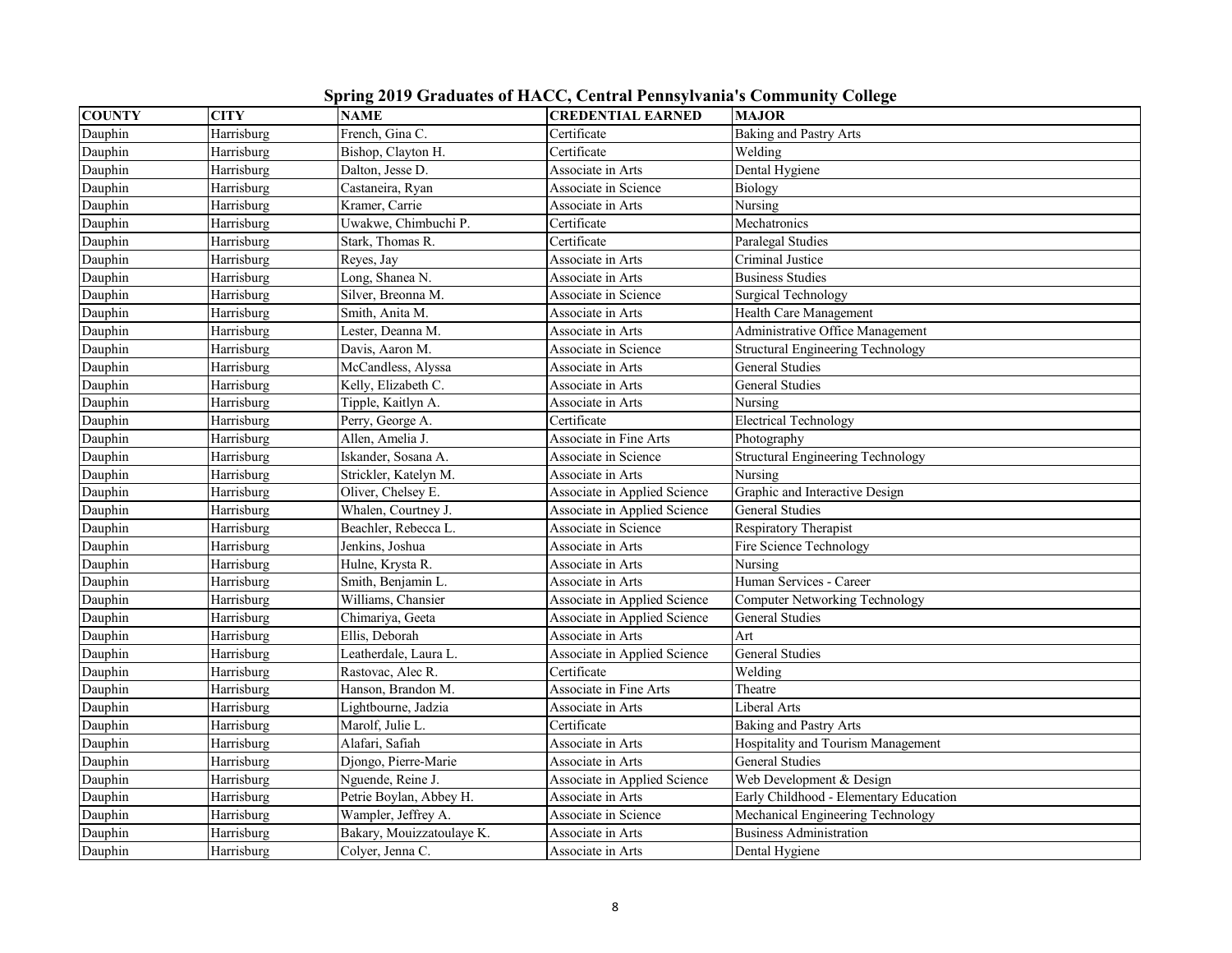|  |  |  | Spring 2019 Graduates of HACC, Central Pennsylvania's Community College |  |  |
|--|--|--|-------------------------------------------------------------------------|--|--|
|  |  |  |                                                                         |  |  |

| <b>COUNTY</b> | <b>CITY</b> | <b>NAME</b>              | <b>CREDENTIAL EARNED</b>     | <b>MAJOR</b>                           |
|---------------|-------------|--------------------------|------------------------------|----------------------------------------|
| Dauphin       | Harrisburg  | Smith, Cameryn A.        | Associate in Science         | Respiratory Therapist                  |
| Dauphin       | Harrisburg  | Miller. Jennifer E.      | Associate in Arts            | <b>General Studies</b>                 |
| Dauphin       | Harrisburg  | Garber, Bethany          | Associate in Arts            | Nursing                                |
| Dauphin       | Harrisburg  | Chatcavage, Derek        | Associate in Applied Science | <b>HVAC</b>                            |
| Dauphin       | Harrisburg  | Scott, Stephon A.        | Associate in Applied Science | <b>Electrical Technology</b>           |
| Dauphin       | Harrisburg  | Mooney, Adina H.         | Associate in Arts            | Nursing                                |
| Dauphin       | Harrisburg  | Blust, Russel P.         | Associate in Science         | Mathematics                            |
| Dauphin       | Harrisburg  | Johnson, Jessica S.      | Associate in Arts            | Health Care Management                 |
| Dauphin       | Harrisburg  | Gonzalez, Diana C.       | Associate in Arts            | Medical Laboratory Technology          |
| Dauphin       | Harrisburg  | Miller, Leah             | Associate in Arts            | Liberal Arts                           |
| Dauphin       | Harrisburg  | Neubaum, Zachary P.      | Associate in Applied Science | <b>HVAC</b>                            |
| Dauphin       | Harrisburg  | Archeval, Jose A.        | Associate in Science         | Respiratory Therapist                  |
| Dauphin       | Harrisburg  | Layton, Schenley         | Associate in Arts            | General Studies                        |
| Dauphin       | Harrisburg  | Keckler, Joshua M.       | Associate in Science         | Engineering                            |
| Dauphin       | Harrisburg  | Kopp, Jennifer L.        | Associate in Arts            | Nursing                                |
| Dauphin       | Harrisburg  | Lynch-Rexroth, Jordan D. | Associate in Science         | <b>Exercise Science</b>                |
| Dauphin       | Harrisburg  | Navetta, Nancy           | Associate in Arts            | Nursing                                |
| Dauphin       | Harrisburg  | Jones, Patrice N.        | Associate in Arts            | Psychology                             |
| Dauphin       | Harrisburg  | Brown, Hannah            | Associate in Science         | Geospatial Technology                  |
| Dauphin       | Harrisburg  | Chapman, Jordan P.       | Associate in Science         | <b>Computer Information Security</b>   |
| Dauphin       | Harrisburg  | Horst, Julie L.          | Associate in Arts            | Criminal Justice                       |
| Dauphin       | Harrisburg  | Spencer, Kimberly D.     | Associate in Arts            | <b>General Studies</b>                 |
| Dauphin       | Harrisburg  | Jefferies, Kayla R.      | Associate in Arts            | Nursing                                |
| Dauphin       | Harrisburg  | Sutton, Chiare           | Associate in Applied Science | <b>General Studies</b>                 |
| Dauphin       | Harrisburg  | Weber, Rebeckah L.       | Associate in Arts            | Nursing                                |
| Dauphin       | Harrisburg  | Prim, Allison L.         | Associate in Arts            | <b>Computer Information Systems</b>    |
| Dauphin       | Harrisburg  | Bello, Amanda C.         | Associate in Arts            | Nursing                                |
| Dauphin       | Harrisburg  | Abdelrahman, Sammy R.    | Associate in Arts            | <b>General Studies</b>                 |
| Dauphin       | Harrisburg  | Nowak, Christopher T.    | Associate in Arts            | Social Sciences                        |
| Dauphin       | Harrisburg  | Lewis, Tnika L.          | Associate in Arts            | Social Sciences                        |
| Dauphin       | Harrisburg  | Snyder, Brian            | Associate in Fine Arts       | Theatre                                |
| Dauphin       | Harrisburg  | Hawkins, Alexis R.       | Associate in Applied Science | <b>General Studies</b>                 |
| Dauphin       | Harrisburg  | Williams, Barbara J.     | Associate in Arts            | Early Care and Education               |
| Dauphin       | Harrisburg  | Wilson, Sadie K.         | Associate in Arts            | Hospitality and Tourism Management     |
| Dauphin       | Harrisburg  | Hilton, Silja M.         | Associate in Arts            | <b>General Studies</b>                 |
| Dauphin       | Harrisburg  | Perry, Ocelia E.         | Associate in Arts            | Early Care and Education               |
| Dauphin       | Harrisburg  | Peifer, Mackenzie Q.     | Associate in Arts            | <b>General Studies</b>                 |
| Dauphin       | Harrisburg  | Rubinic, Alex N.         | Associate in Arts            | Dental Hygiene                         |
| Dauphin       | Harrisburg  | Heater, Curtis C.        | Associate in Applied Science | <b>Computer Networking Technology</b>  |
| Dauphin       | Harrisburg  | Reichard, Megan E.       | Associate in Arts            | Early Childhood - Elementary Education |
| Dauphin       | Harrisburg  | Wilt, Beth A.            | Associate in Fine Arts       | Photography                            |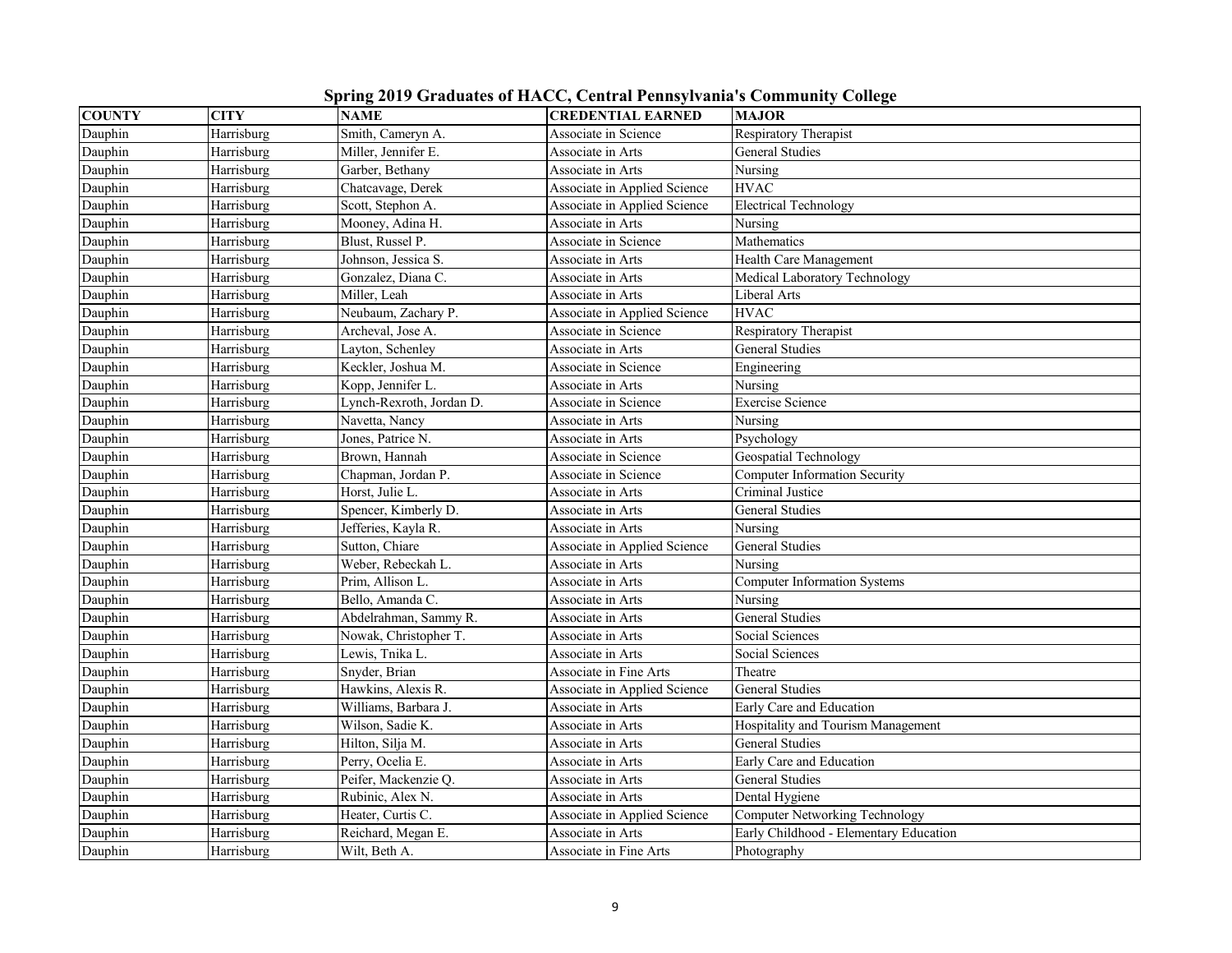|               |             |                       | spring 2015 Staduards of fire of central remisjivality's community conege |                                      |
|---------------|-------------|-----------------------|---------------------------------------------------------------------------|--------------------------------------|
| <b>COUNTY</b> | <b>CITY</b> | <b>NAME</b>           | <b>CREDENTIAL EARNED</b>                                                  | <b>MAJOR</b>                         |
| Dauphin       | Harrisburg  | Rodriguez, Melissa M. | Associate in Arts                                                         | Paralegal Studies                    |
| Dauphin       | Harrisburg  | Antoun, Zachary S.    | Associate in Applied Science                                              | Ornamental Horticulture              |
| Dauphin       | Hershey     | Robino, Rachel        | Certificate                                                               | Dental Assisting                     |
| Dauphin       | Hershey     | Miller, Courtney R.   | Associate in Arts                                                         | <b>Business Studies</b>              |
| Dauphin       | Hershey     | Leiss, Kristin A.     | Associate in Arts                                                         | Paralegal Studies                    |
| Dauphin       | Hershey     | Wilkinson, Aida       | Associate in Arts                                                         | <b>Business Studies</b>              |
| Dauphin       | Hershey     | Patel, Payal I.       | Associate in Arts                                                         | Nursing                              |
| Dauphin       | Hershey     | Buckfelder, Thomas    | Associate in Arts                                                         | Chemistry                            |
| Dauphin       | Hershey     | Dixon, Sierra J.      | Associate in Arts                                                         | Nursing                              |
| Dauphin       | Hershey     | Lepore, Stephen D.    | Associate in Applied Science                                              | <b>Automotive Technology</b>         |
| Dauphin       | Hershey     | Cash, Vincent M.      | Associate in Arts                                                         | <b>General Studies</b>               |
| Dauphin       | Hershey     | Wilcox, Sarah K.      | Associate in Science                                                      | Engineering                          |
| Dauphin       | Hershey     | Garrett, James C.     | Associate in Arts                                                         | <b>Computer Information Systems</b>  |
| Dauphin       | Highspire   | Travis, Edward J.     | Associate in Arts                                                         | Criminal Justice                     |
| Dauphin       | Hummelstown | Augustine, Anthony W. | Associate in Arts                                                         | Liberal Arts                         |
| Dauphin       | Hummelstown | Megbaje, Rufina       | Diploma                                                                   | Professional Bookkeeping             |
| Dauphin       | Hummelstown | Megbaje, Rufina       | Certificate                                                               | Professional Bookkeeping             |
| Dauphin       | Hummelstown | Spotz, Sadie L.       | Associate in Arts                                                         | Nursing                              |
| Dauphin       | Hummelstown | Donegan, Chris P.     | Associate in Science                                                      | <b>Computer Information Security</b> |
| Dauphin       | Hummelstown | Larry, Angela R.      | Associate in Arts                                                         | Police Science                       |
| Dauphin       | Hummelstown | Augustine, Anthony W. | Associate in Arts                                                         | Social Sciences                      |
| Dauphin       | Hummelstown | Delapaz, Kimberly A.  | Associate in Science                                                      | Surgical Technology                  |
| Dauphin       | Hummelstown | Wymer, Kyrsten L.     | Associate in Arts                                                         | <b>Business Administration</b>       |
| Dauphin       | Hummelstown | Brunner, Eric O.      | Certificate                                                               | <b>HVAC</b>                          |
| Dauphin       | Hummelstown | Megbaje, Rufina       | Associate in Arts                                                         | <b>Business Administration</b>       |
| Dauphin       | Hummelstown | McClinton, Hiedi      | Associate in Arts                                                         | Police Science                       |
| Dauphin       | Lykens      | Miller, Brandon T.    | Associate in Arts                                                         | <b>Business Studies</b>              |
| Dauphin       | Middletown  | Johnson, Wiletta J.   | Associate in Arts                                                         | General Studies                      |
| Dauphin       | Middletown  | Arthur, Jason B.      | Associate in Arts                                                         | <b>Business Management</b>           |
| Dauphin       | Middletown  | Hrobak, Kirsten       | Certificate                                                               | Dental Assisting                     |
| Dauphin       | Middletown  | Coughlin, Luke R.     | Associate in Science                                                      | Mathematics                          |
| Dauphin       | Middletown  | John, Chelsea R.      | Associate in Arts                                                         | Administrative Office Management     |
| Dauphin       | Middletown  | Owens, Rachel L.      | Associate in Applied Science                                              | <b>General Studies</b>               |
| Dauphin       | Middletown  | Anderson, Makayla     | Associate in Applied Science                                              | Music Business                       |
| Dauphin       | Middletown  | Rehrer, Daniel J.     | Certificate                                                               | Welding                              |
| Dauphin       | Middletown  | Costik, Jordan E.     | Associate in Applied Science                                              | <b>General Studies</b>               |
| Dauphin       | Middletown  | Beutler, Abigail M.   | Associate in Arts                                                         | Social Sciences                      |
| Dauphin       | Middletown  | Fishel, Codi C.       | Associate in Arts                                                         | Nursing                              |
| Dauphin       | Middletown  | Martin, Brianna J.    | Associate in Arts                                                         | Criminal Justice                     |
| Dauphin       | Middletown  | Otero, Angelica M.    | Associate in Arts                                                         | <b>Business Management</b>           |
| Dauphin       | Middletown  | Snody, Elisabeth A.   | Certificate                                                               | Dental Assisting                     |

**Spring 2019 Graduates of HACC, Central Pennsylvania's Community College**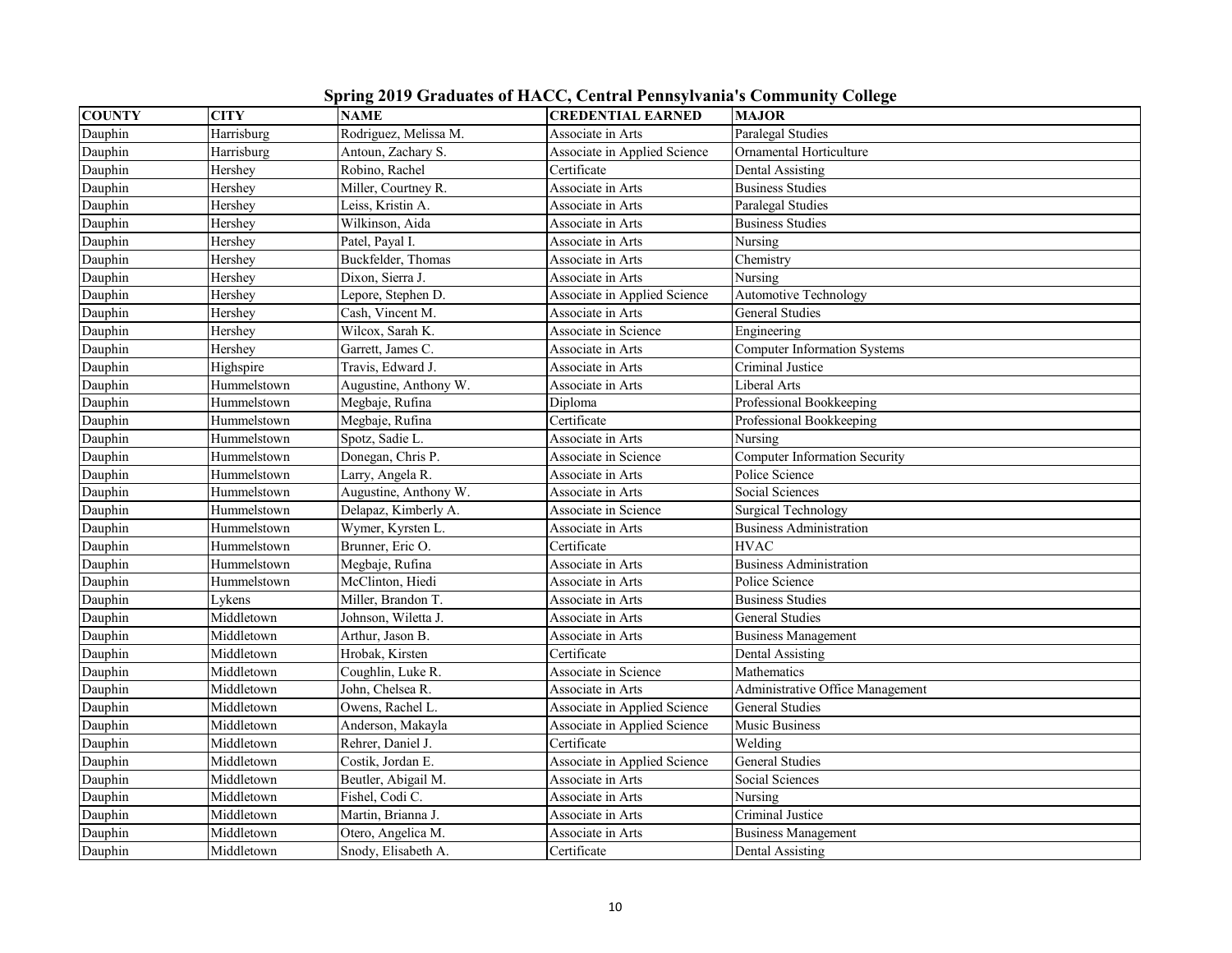|               |                 |                        |                              | $\overline{\phantom{a}}$                              |
|---------------|-----------------|------------------------|------------------------------|-------------------------------------------------------|
| <b>COUNTY</b> | <b>CITY</b>     | NAME                   | <b>CREDENTIAL EARNED</b>     | <b>MAJOR</b>                                          |
| Dauphin       | Millersburg     | Hoy, Abbie M.          | Associate in Arts            | Nursing                                               |
| Dauphin       | Millersburg     | Hoke, Austin C.        | Associate in Arts            | <b>Business Studies</b>                               |
| Dauphin       | Millersburg     | Foultz, Caleb          | Associate in Arts            | Medical Laboratory Technology                         |
| Dauphin       | Steelton        | Ortiz, Efrain H.       | Associate in Applied Science | HVAC                                                  |
| Dauphin       | Steelton        | Luciano, Geraldo       | Associate in Science         | <b>Business Administration</b>                        |
| Dauphin       | Steelton        | Gebeyehu, Tadesse      | Associate in Arts            | <b>Computer Information Systems</b>                   |
| Dauphin       | Steelton        | Derr, Timothy J.       | Associate in Applied Science | <b>Computer Networking Technology</b>                 |
| Delaware      | Havertown       | Cresci, Taylor         | Certificate                  | Web Development & Design                              |
| Franklin      | Chambersburg    | Tipton, Malisa         | Associate in Applied Science | <b>General Studies</b>                                |
| Franklin      | Chambersburg    | Heinle, Olivia A.      | Associate in Arts            | Nursing                                               |
| Franklin      | Chambersburg    | Geesaman, David A.     | Associate in Applied Science | <b>Industrial Technology</b>                          |
| Franklin      | Chambersburg    | Bricker, Tiffany       | Associate in Arts            | Nursing                                               |
| Franklin      | Chambersburg    | Courtright, Jessica    | Associate in Arts            | Nursing                                               |
| Franklin      | Chambersburg    | Duff, Emily M.         | Associate in Arts            | Nursing                                               |
| Franklin      | Chambersburg    | Lopez, Juan C.         | Associate in Applied Science | <b>General Studies</b>                                |
| Franklin      | Chambersburg    | West, Jennifer L.      | Associate in Arts            | Nursing                                               |
| Franklin      | Chambersburg    | Shoop, Kevin R.        | Associate in Arts            | Human Services - Career                               |
| Franklin      | Chambersburg    | Altman, Ruth Ann       | Associate in Arts            | Medical Laboratory Technology                         |
| Franklin      | Chambersburg    | Lenherr, Oleksandra A. | Associate in Arts            | Nursing                                               |
| Franklin      | Chambersburg    | Bautista, Mayra P.     | Associate in Arts            | <b>Business Administration</b>                        |
| Franklin      | Chambersburg    | Morales, Maria G.      | Associate in Arts            | Social Sciences                                       |
| Franklin      | Chambersburg    | Saldana, Jonathan      | Certificate                  | <b>Electrical Technology</b>                          |
| Franklin      | Chambersburg    | Myers, Jessica R.      | Associate in Arts            | Business Administration                               |
| Franklin      | Chambersburg    | Muir, Douglas W.       | Associate in Arts            | Philosophy                                            |
| Franklin      | Chambersburg    | Memisevic, Haris       | Associate in Arts            | General Studies                                       |
| Franklin      | Chambersburg    | Panagos, Maria         | Associate in Science         | Diagnostic Medical Sonography - Ultrasound Technology |
| Franklin      | Fayetteville    | Sharar, Shania         | Associate in Arts            | Business Studies                                      |
| Franklin      | Fayetteville    | West, Brittany N.      | Associate in Arts            | Criminal Justice                                      |
| Franklin      | Fayetteville    | Stevens, April R.      | Associate in Arts            | General Studies                                       |
| Franklin      | Greencastle     | Harvie, Iris           | Associate in Applied Science | General Studies                                       |
| Franklin      | Greencastle     | Harvie, Iris           | Associate in Arts            | Nursing                                               |
| Franklin      | Mercersburg     | August, Ashley C.      | Associate in Arts            | Early Childhood - Elementary Education                |
| Franklin      | Orrstown        | Fleming, Natalie G.    | Associate in Arts            | Social Sciences                                       |
| Franklin      | Saint Thomas    | Gervasio, Eric C.      | Certificate                  | Welding                                               |
| Franklin      | Saint Thomas    | Gervasio, Eric C.      | Associate in Applied Science | <b>Industrial Technology</b>                          |
| Franklin      | Waynesboro      | Culton, David E.       | Associate in Arts            | Social Sciences                                       |
| Franklin      | Waynesboro      | Lamar, Dericka C.      | Associate in Applied Science | General Studies                                       |
| Fulton        | Needmore        | Morton, Lakyn M.       | Certificate                  | Dental Assisting                                      |
| Juniata       | Mc Alisterville | Scholl, Hannah P.      | Associate in Arts            | Early Childhood - Elementary Education                |
| Juniata       | Mc Alisterville | Hockenbroch, Aaron M.  | Associate in Arts            | <b>Business Administration</b>                        |
| Juniata       | Mifflintown     | Coldren, Matthew R.    | Associate in Arts            | Nursing                                               |

**Spring 2019 Graduates of HACC, Central Pennsylvania's Community College**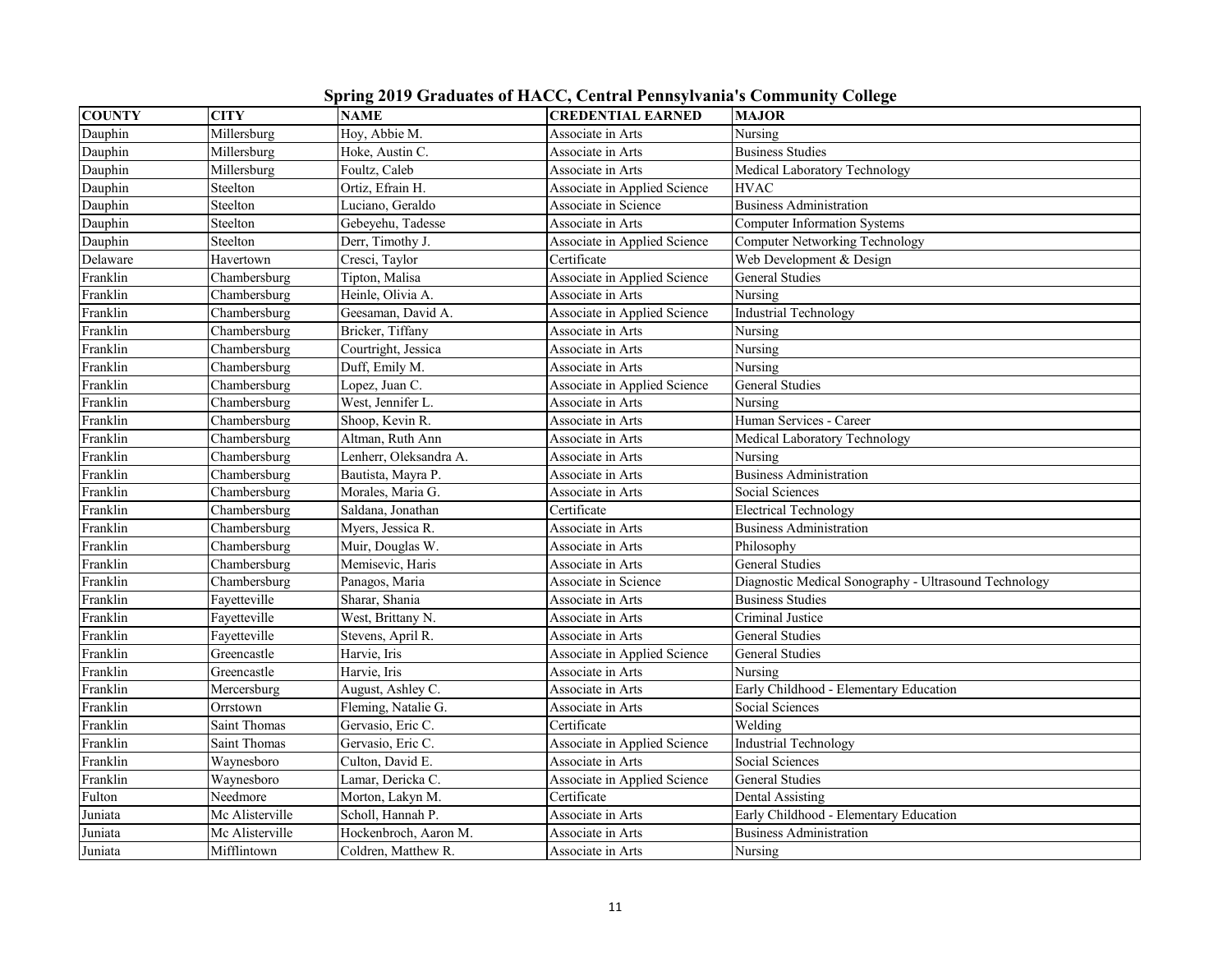|  |  |  |  | Spring 2019 Graduates of HACC, Central Pennsylvania's Community College |  |
|--|--|--|--|-------------------------------------------------------------------------|--|
|  |  |  |  |                                                                         |  |

| <b>COUNTY</b> | <b>CITY</b>     | <b>NAME</b>             | <b>CREDENTIAL EARNED</b>     | <b>MAJOR</b>                           |
|---------------|-----------------|-------------------------|------------------------------|----------------------------------------|
| Juniata       | Thompsontown    | Leach. Jordan N.        | Associate in Applied Science | <b>Computer Networking Technology</b>  |
| Lancaster     | Adamstown       | Huston, Alicia B.       | Associate in Arts            | Nursing                                |
| Lancaster     | Akron           | Angelo, Cheyenne R.     | Associate in Arts            | <b>Culinary Arts</b>                   |
| Lancaster     | Columbia        | Haldeman, Jasmine S.    | Associate in Arts            | <b>Business Management</b>             |
| Lancaster     | Columbia        | Mays, Crystal L.        | Associate in Arts            | Nursing                                |
| Lancaster     | Columbia        | Stauffer, Christina     | Certificate                  | Professional Bookkeeping               |
| Lancaster     | Columbia        | Harvey, Jessica L.      | Associate in Arts            | Dental Hygiene                         |
| Lancaster     | Denver          | Fox, Bryanna D.         | Associate in Arts            | Early Childhood - Elementary Education |
| Lancaster     | Denver          | Kohl, Brandi M.         | Associate in Arts            | Human Services - Career                |
| Lancaster     | Denver          | Teleguz, Anna V.        | Associate in Arts            | Dental Hygiene                         |
| Lancaster     | Drumore         | Spring, Megan A.        | Associate in Arts            | Nursing                                |
| Lancaster     | East Earl       | Wrightson, Alexander J. | Associate in Science         | <b>Business Administration</b>         |
| Lancaster     | East Earl       | Joseph, Shaina          | Associate in Arts            | <b>Business Administration</b>         |
| Lancaster     | East Petersburg | Eberly, Derek           | Associate in Fine Arts       | Photography                            |
| Lancaster     | East Petersburg | McAllister, Casey E.    | Associate in Arts            | Criminal Justice                       |
| Lancaster     | East Petersburg | Scott, Ruth E.          | Associate in Arts            | Early Care and Education               |
| Lancaster     | Elizabethtown   | Romain, Matthew         | Diploma                      | Music Audio & Recording Technology     |
| Lancaster     | Elizabethtown   | Good, Trudy Ann N.      | Associate in Arts            | Nursing                                |
| Lancaster     | Elizabethtown   | Wilson, Jessica A.      | Associate in Arts            | <b>Business Administration</b>         |
| Lancaster     | Elizabethtown   | Ruhl, Stacy M.          | Associate in Arts            | Nursing                                |
| Lancaster     | Elizabethtown   | Phillippe, Sarah L.     | Associate in Arts            | Human Services - Career                |
| Lancaster     | Elizabethtown   | Mizak, Brianna M.       | Associate in Arts            | <b>Business Studies</b>                |
| Lancaster     | Elizabethtown   | Price, Jennifer L.      | Associate in Arts            | <b>Business Studies</b>                |
| Lancaster     | Elizabethtown   | Rebman, Lukas P.        | Diploma                      | Music Audio & Recording Technology     |
| Lancaster     | Elizabethtown   | Freimark. Christina L.  | Associate in Applied Science | General Studies                        |
| Lancaster     | Elizabethtown   | Leonard, Amanda M.      | Associate in Arts            | Nursing                                |
| Lancaster     | Elizabethtown   | Blough, Sara            | Associate in Arts            | Nursing                                |
| Lancaster     | Elizabethtown   | Lourdon, Joshua L       | Associate in Arts            | Nursing                                |
| Lancaster     | Elizabethtown   | Fogleman, Abigail       | Associate in Arts            | Nursing                                |
| Lancaster     | Elizabethtown   | Vettori, Jacob A.       | Associate in Arts            | <b>General Studies</b>                 |
| Lancaster     | Elizabethtown   | Dinderski, Jennifer M.  | Associate in Arts            | Nursing                                |
| Lancaster     | Elizabethtown   | Romain, Matthew         | Associate in Fine Arts       | Theatre                                |
| Lancaster     | Ephrata         | Been, William E.        | Associate in Science         | Radiology Informatics                  |
| Lancaster     | Ephrata         | Freidly, Julia E.       | Associate in Science         | Math/Computer Science                  |
| Lancaster     | Ephrata         | Velky, Sydney L.        | Associate in Applied Science | Health Science                         |
| Lancaster     | Ephrata         | Sanon, Christelle       | Associate in Applied Science | <b>General Studies</b>                 |
| Lancaster     | Ephrata         | Gladfelter, Taylor N.   | Associate in Applied Science | Healthcare Management                  |
| Lancaster     | Ephrata         | Lee, Mai                | Associate in Science         | Respiratory Therapist                  |
| Lancaster     | Ephrata         | Durkaj, Erin E.         | Associate in Applied Science | General Studies                        |
| Lancaster     | Ephrata         | Huertas Jr, Orlando     | Associate in Arts            | Nursing                                |
| Lancaster     | Ephrata         | Heil, Cassandra         | Associate in Arts            | <b>Business Administration</b>         |
|               |                 |                         |                              |                                        |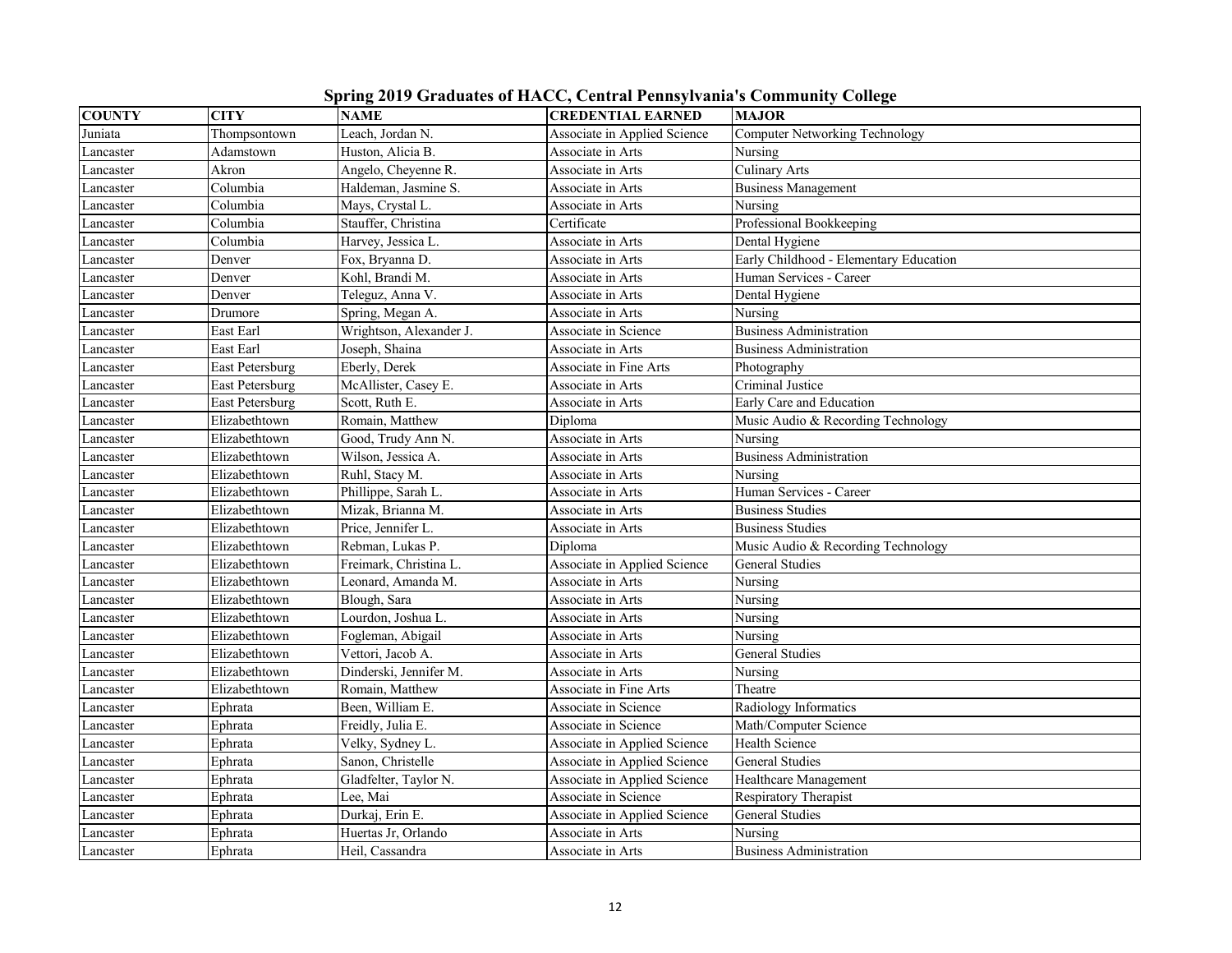|  | Spring 2019 Graduates of HACC, Central Pennsylvania's Community College |  |  |  |  |
|--|-------------------------------------------------------------------------|--|--|--|--|
|  |                                                                         |  |  |  |  |

| <b>COUNTY</b> | <b>CITY</b> | <b>NAME</b>            | <b>CREDENTIAL EARNED</b>     | <b>MAJOR</b>                                                   |
|---------------|-------------|------------------------|------------------------------|----------------------------------------------------------------|
| Lancaster     | Ephrata     | Klink, Heather A.      | Associate in Arts            | General Studies                                                |
| Lancaster     | Ephrata     | Wiker, Lucy M.         | Associate in Applied Science | General Studies                                                |
| Lancaster     | Ephrata     | Gehr, Natashia M.      | Certificate                  | Paralegal Studies                                              |
| Lancaster     | Ephrata     | Midgley, Brett T.      | Associate in Arts            | General Studies                                                |
| Lancaster     | Holtwood    | Huber, Kathleen L.     | Associate in Arts            | General Studies                                                |
| Lancaster     | Holtwood    | Diller, Sherryanne     | Associate in Arts            | Nursing                                                        |
| Lancaster     | Kinzers     | Pearl, Michael         | Associate in Arts            | Nursing                                                        |
| Lancaster     | Kinzers     | Runner, Christy        | Associate in Applied Science | <b>General Studies</b>                                         |
| Lancaster     | Kirkwood    | Pluck, Makayla L.      | Associate in Science         | Cardiovascular Technology - Invasive Cardiovascular Technology |
| Lancaster     | Lancaster   | Gray, Nichole          | Associate in Applied Science | General Studies                                                |
| Lancaster     | Lancaster   | Mercado, Efrain        | Associate in Arts            | <b>Business Studies</b>                                        |
| Lancaster     | Lancaster   | Hayostek, Jacob M.     | Associate in Arts            | Criminal Justice                                               |
| Lancaster     | Lancaster   | Cedano, Luz V.         | Associate in Arts            | <b>Business Management</b>                                     |
| Lancaster     | Lancaster   | Smiley, Jocelyn E.     | Associate in Arts            | Nursing                                                        |
| Lancaster     | Lancaster   | Malave, Carlos M.      | Associate in Arts            | Human Services - Career                                        |
| Lancaster     | Lancaster   | Billett, Donald J.     | Associate in Arts            | Social Sciences                                                |
| Lancaster     | Lancaster   | Bowers, Arianna        | Associate in Arts            | <b>Business Administration</b>                                 |
| Lancaster     | Lancaster   | Thomas, Yanet E.       | Associate in Science         | Diagnostic Medical Sonography - Ultrasound Technology          |
| Lancaster     | Lancaster   | Del Villar, Ricardo A. | Associate in Arts            | <b>Business Management</b>                                     |
| Lancaster     | Lancaster   | Lackl, Faith K.        | Associate in Arts            | Nursing                                                        |
| Lancaster     | Lancaster   | Tirella, Jordan J.     | Associate in Arts            | Nursing                                                        |
| Lancaster     | Lancaster   | Alkubaisy, Zina T.     | Associate in Arts            | <b>Business Administration</b>                                 |
| Lancaster     | Lancaster   | Wanner, Rebecca A.     | Associate in Arts            | Social Sciences                                                |
| Lancaster     | Lancaster   | Morris, Stephen M.     | Associate in Arts            | Nursing                                                        |
| Lancaster     | Lancaster   | Esbenshade, Rachel L.  | Associate in Arts            | Paralegal Studies                                              |
| Lancaster     | Lancaster   | Mujcic, Anela          | Associate in Arts            | Nursing                                                        |
| Lancaster     | Lancaster   | Robinson, Keith C.     | Associate in Arts            | <b>Business Administration</b>                                 |
| Lancaster     | Lancaster   | Brown, Naya            | Associate in Arts            | Nursing                                                        |
| Lancaster     | Lancaster   | Kuro, Julia E.         | Associate in Arts            | Early Childhood - Elementary Education                         |
| Lancaster     | Lancaster   | Bleich, Jacqueline R.  | Associate in Arts            | Communications                                                 |
| Lancaster     | Lancaster   | High, April            | Certificate                  | Gerontology                                                    |
| Lancaster     | Lancaster   | Causevic, Sandra       | Associate in Arts            | Marketing                                                      |
| Lancaster     | Lancaster   | Johnston, Ashley G.    | Associate in Arts            | Nursing                                                        |
| Lancaster     | Lancaster   | Unger, Krista A.       | Associate in Arts            | Nursing                                                        |
| Lancaster     | Lancaster   | Torres, Heather R.     | Associate in Science         | Psychology                                                     |
| Lancaster     | Lancaster   | Khan, Rubina L.        | Associate in Arts            | Nursing                                                        |
| Lancaster     | Lancaster   | Segarra, Karen P.      | Associate in Arts            | Dental Hygiene                                                 |
| Lancaster     | Lancaster   | Joy, Lauren E.         | Associate in Arts            | Nursing                                                        |
| Lancaster     | Lancaster   | Tien, Joanna           | Associate in Arts            | <b>Business Administration</b>                                 |
| Lancaster     | Lancaster   | Castillo, Wilson A.    | Associate in Arts            | <b>Business Studies</b>                                        |
| Lancaster     | Lancaster   | Giaquinto, Jessica J   | Associate in Science         | Communication                                                  |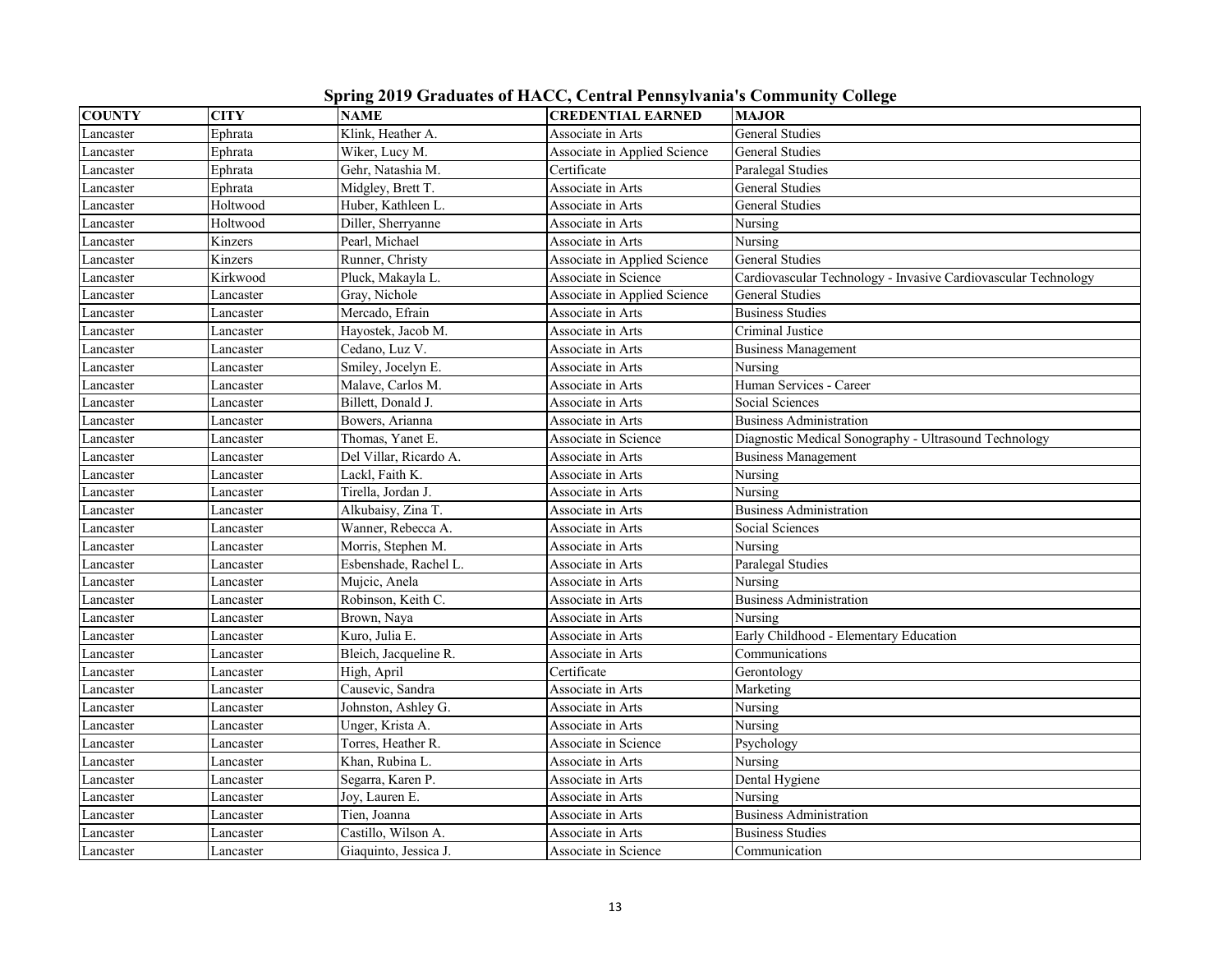|  |  |  | Spring 2019 Graduates of HACC, Central Pennsylvania's Community College |  |  |
|--|--|--|-------------------------------------------------------------------------|--|--|
|  |  |  |                                                                         |  |  |

| <b>COUNTY</b> | <b>CITY</b> | <b>NAME</b>            | <b>CREDENTIAL EARNED</b>     | <b>MAJOR</b>                             |
|---------------|-------------|------------------------|------------------------------|------------------------------------------|
| Lancaster     | Lancaster   | Wilner, Kyle R.        | Associate in Applied Science | <b>Electrical Technology</b>             |
| Lancaster     | Lancaster   | Montgomery, Sarah M.   | Associate in Arts            | Social Sciences                          |
| Lancaster     | Lancaster   | Mercedez, Andiolina    | Associate in Arts            | Social Sciences                          |
| Lancaster     | Lancaster   | Wright, Marquis        | Associate in Arts            | Business Administration                  |
| Lancaster     | Lancaster   | Yassen, Yisraa T.      | Associate in Arts            | <b>Business Studies</b>                  |
| Lancaster     | Lancaster   | Manley, Russell        | Associate in Science         | Communication                            |
| Lancaster     | Lancaster   | Motter, Faith M.       | Associate in Arts            | Early Childhood - Elementary Education   |
| Lancaster     | Lancaster   | Moen, Sarah R.         | Associate in Arts            | Nursing                                  |
| Lancaster     | Lancaster   | Theobald, Gibson W.    | Associate in Arts            | Social Sciences                          |
| Lancaster     | Lancaster   | Lesher, Lauren         | Associate in Arts            | Social Sciences                          |
| Lancaster     | Lancaster   | Bricker, Shannon N.    | Associate in Arts            | Medical Laboratory Technology            |
| Lancaster     | Lancaster   | Bair Jr, Ronald L.     | Associate in Arts            | Gerontology                              |
| Lancaster     | Lancaster   | Riker, Kristen L.      | Associate in Arts            | Social Sciences                          |
| Lancaster     | Lancaster   | Burnside, Dejanera L.  | Associate in Arts            | Nursing                                  |
| Lancaster     | Lancaster   | Trimble, Michaela B.   | Associate in Arts            | Nursing                                  |
| Lancaster     | Lancaster   | Eisenberger, Anthony   | Certificate                  | <b>Computer Information Systems</b>      |
| Lancaster     | Lancaster   | Groom, Cierra N.       | Certificate                  | Surgical Technology                      |
| Lancaster     | Lancaster   | Mellinger, Isaac J.    | Associate in Applied Science | <b>General Studies</b>                   |
| Lancaster     | Lancaster   | Mellott, Alexis N.     | Associate in Arts            | Nursing                                  |
| Lancaster     | Lancaster   | Antropov, Yevhen O.    | Associate in Arts            | Criminal Justice                         |
| Lancaster     | Lancaster   | Ayyash, Ahmed J.       | Associate in Science         | <b>Structural Engineering Technology</b> |
| Lancaster     | Lancaster   | Adams, Tycherika       | Associate in Arts            | Nursing                                  |
| Lancaster     | Landisville | Skiles, Benjamin G.    | Associate in Arts            | Criminal Justice                         |
| Lancaster     | Leola       | Echevarria, Cydney     | Associate in Arts            | <b>Business Administration</b>           |
| Lancaster     | Leola       | Patterson, Jennifer M. | Associate in Arts            | Nursing                                  |
| Lancaster     | Leola       | Duty, Joshua C.        | Associate in Science         | Computer Information Security            |
| Lancaster     | Leola       | Yoder. Marian          | Associate in Arts            | Nursing                                  |
| Lancaster     | Lititz      | DiBernardo, Daniel L.  | Associate in Applied Science | <b>Computer Information Systems</b>      |
| Lancaster     | Lititz      | Dise, Elana J.         | Associate in Arts            | Early Care and Education                 |
| Lancaster     | Lititz      | Waltman, Elizabeth     | Associate in Arts            | Nursing                                  |
| Lancaster     | Lititz      | Linton, Wendy J.       | Associate in Arts            | Accounting                               |
| Lancaster     | Lititz      | Tabora, Ashley A.      | Associate in Arts            | Nursing                                  |
| Lancaster     | Lititz      | Graybeal, Amy L.       | Associate in Science         | <b>Surgical Technology</b>               |
| Lancaster     | Lititz      | Haller, Bronson L.     | Associate in Arts            | <b>Business Studies</b>                  |
| Lancaster     | Lititz      | Brosnan, Howard L.     | Associate in Arts            | General Studies                          |
| Lancaster     | Lititz      | Machin, Daniel J.      | Associate in Arts            | <b>Business Administration</b>           |
| Lancaster     | Lititz      | Tobolski, Megan N.     | Associate in Arts            | Psychology                               |
| Lancaster     | Lititz      | Shorb, Amber L.        | Associate in Science         | Respiratory Therapist                    |
| Lancaster     | Lititz      | Hoffman, Cole S.       | Associate in Arts            | Social Sciences                          |
| Lancaster     | Lititz      | English, Marianne      | Associate in Arts            | Nursing                                  |
| Lancaster     | Lititz      | Gingrich, Zachary D.   | Associate in Arts            | Nursing                                  |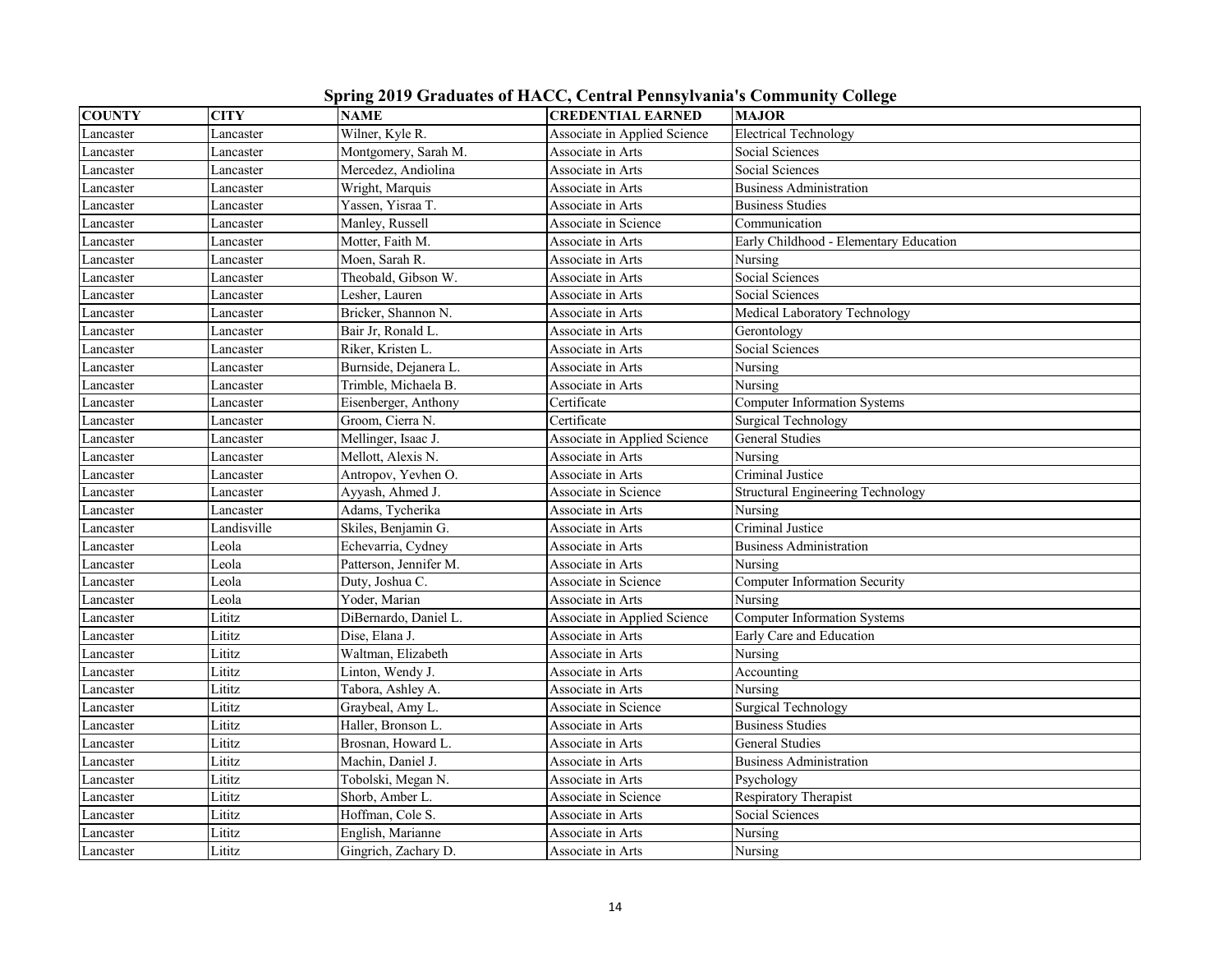|  |  |  | Spring 2019 Graduates of HACC, Central Pennsylvania's Community College |  |  |
|--|--|--|-------------------------------------------------------------------------|--|--|
|  |  |  |                                                                         |  |  |

| <b>COUNTY</b> | <b>CITY</b>    | <b>NAME</b>               | <b>CREDENTIAL EARNED</b>     | <b>MAJOR</b>                           |
|---------------|----------------|---------------------------|------------------------------|----------------------------------------|
| Lancaster     | Lititz         | Striver, Kristie L.       | Associate in Arts            | Human Services - Career                |
| Lancaster     | Lititz         | Flahive, Keegan A.        | Associate in Science         | Geospatial Technology                  |
| Lancaster     | Lititz         | Thao, Elizabeth N.        | Associate in Applied Science | <b>Business</b>                        |
| Lancaster     | Lititz         | Kroeck, Derek N.          | Associate in Arts            | <b>Business Administration</b>         |
| Lancaster     | Lititz         | Ames, Hannah E.           | Associate in Arts            | Nursing                                |
| Lancaster     | Lititz         | Weaver, Sierra E.         | Associate in Applied Science | <b>General Studies</b>                 |
| Lancaster     | Manheim        | King, Austin C.           | Associate in Arts            | Nursing                                |
| Lancaster     | Manheim        | Studenroth, Alex          | Associate in Arts            | Criminal Justice                       |
| Lancaster     | Manheim        | Schwanger, Luke A.        | Associate in Applied Science | <b>General Studies</b>                 |
| Lancaster     | Manheim        | Gingrich, Alexis N.       | Associate in Arts            | Accounting                             |
| Lancaster     | Manheim        | Bowers, Eric R.           | Associate in Applied Science | Architectural Technology               |
| Lancaster     | Manheim        | Enck, Caleb A.            | Associate in Arts            | <b>Business Studies</b>                |
| Lancaster     | Marietta       | Orr, Cindy J.             | Associate in Arts            | Human Services - Career                |
| Lancaster     | Marietta       | Stoutzenberger, Mariah J. | Associate in Applied Science | <b>Business</b>                        |
| Lancaster     | Millersville   | Wongsa, Kritsada          | Associate in Arts            | <b>Business Administration</b>         |
| Lancaster     | Millersville   | Zink, Austin M.           | Associate in Arts            | Criminal Justice                       |
| Lancaster     | Millersville   | Johnston, Caitlin M.      | Associate in Science         | Nursing                                |
| Lancaster     | Mount Joy      | Stoner, Monica R.         | Associate in Arts            | Biology                                |
| Lancaster     | Mount Joy      | Wiederwax, Jason M.       | Associate in Applied Science | <b>General Studies</b>                 |
| Lancaster     | Mount Joy      | Hostetter, Kelsey N.      | Associate in Science         | Surgical Technology                    |
| Lancaster     | Mount Jov      | Davis. Julie A.           | Associate in Arts            | <b>Business Administration</b>         |
| Lancaster     | Mount Joy      | Allison, Elissa A.        | Associate in Arts            | <b>Business Management</b>             |
| Lancaster     | Mount Joy      | Piper, Alec J.            | Associate in Arts            | <b>Environmental Science</b>           |
| Lancaster     | Mount Joy      | Kirchgessner, Allexas R.  | Associate in Arts            | <b>Business Studies</b>                |
| Lancaster     | Mount Joy      | Vasquez, Kiara            | Associate in Applied Science | <b>General Studies</b>                 |
| Lancaster     | Mount Joy      | Zayas, Christina A.       | Associate in Arts            | <b>Business Management</b>             |
| Lancaster     | Mount Joy      | Westerfer, Arthur G.      | Certificate                  | <b>HVAC</b>                            |
| Lancaster     | Mountville     | Haagen, Shannon A.        | Associate in Arts            | Social Sciences                        |
| Lancaster     | Mountville     | Coasey, Steven M.         | Associate in Arts            | <b>Computer Information Systems</b>    |
| Lancaster     | Mountville     | Shirley, Justin           | Associate in Science         | Environmental Science                  |
| Lancaster     | Mountville     | Haagen, Shannon A.        | Associate in Arts            | Liberal Arts                           |
| Lancaster     | Mountville     | Boulter, Jade M.          | Associate in Applied Science | General Studies                        |
| Lancaster     | Mountville     | Conley, Victoria          | Associate in Arts            | Paralegal Studies                      |
| Lancaster     | Narvon         | Lauer, Jackie A.          | Associate in Arts            | Nursing                                |
| Lancaster     | Narvon         | Lenderman, Kirsten L.     | Associate in Arts            | Early Childhood - Elementary Education |
| Lancaster     | New Holland    | Gordon, Ashley N.         | Associate in Arts            | Marketing                              |
| Lancaster     | New Holland    | Browder, Susan M.         | Associate in Arts            | <b>Business Management</b>             |
| Lancaster     | New Providence | Crossen, Lori             | Associate in Applied Science | <b>General Studies</b>                 |
| Lancaster     | New Providence | Crossen, Alayna           | Associate in Applied Science | <b>Business</b>                        |
| Lancaster     | Paradise       | Stoltzfus, Emanuel J.     | Associate in Science         | <b>Business Administration</b>         |
| Lancaster     | Peach Bottom   | Doss, Albrea M.           | Associate in Arts            | Paralegal Studies                      |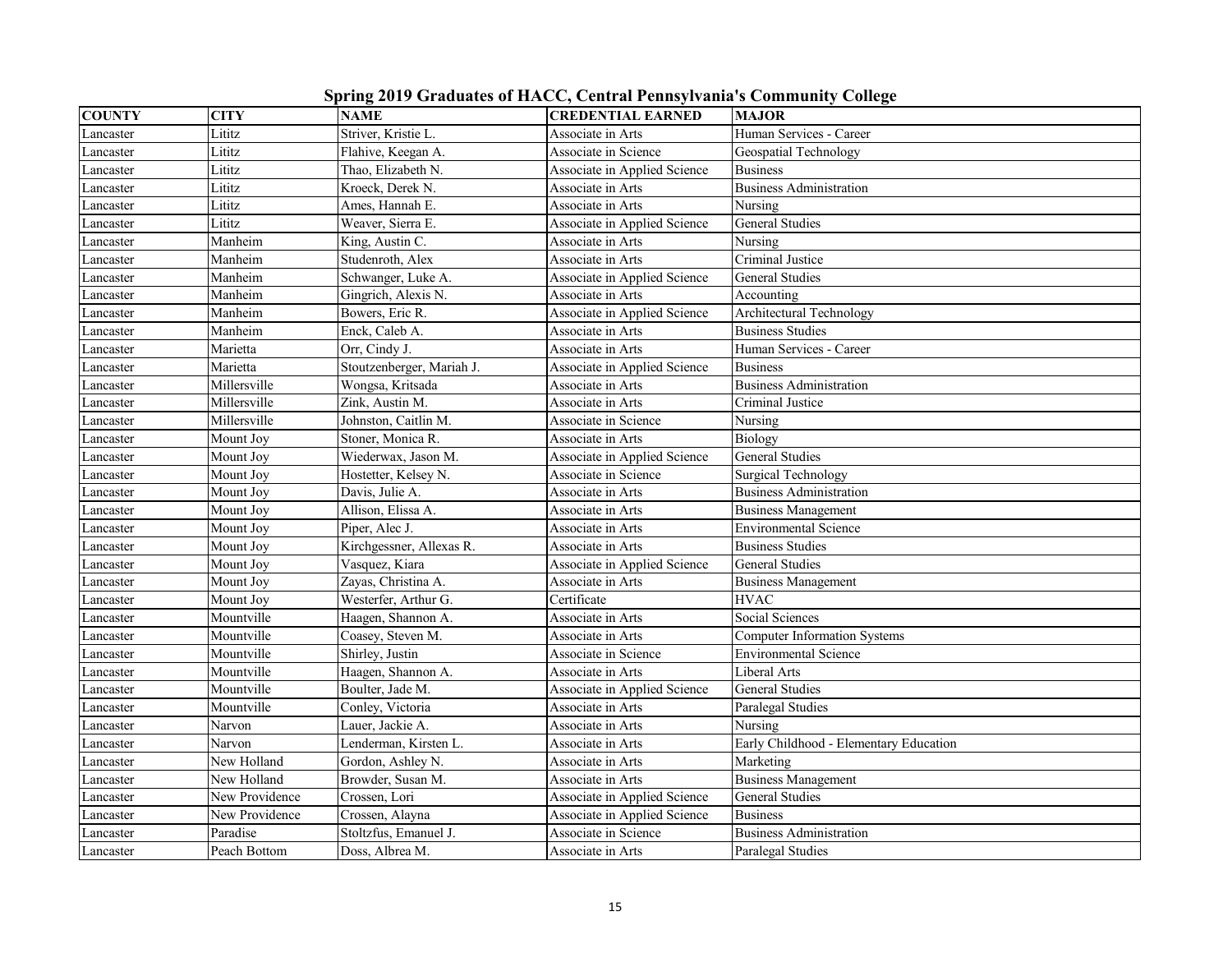|  |  |  | Spring 2019 Graduates of HACC, Central Pennsylvania's Community College |  |
|--|--|--|-------------------------------------------------------------------------|--|
|  |  |  |                                                                         |  |

| <b>COUNTY</b> | <b>CITY</b>            | <b>NAME</b>             | <b>CREDENTIAL EARNED</b>     | <b>MAJOR</b>                           |
|---------------|------------------------|-------------------------|------------------------------|----------------------------------------|
| Lancaster     | Quarryville            | Lefever, Kayla M.       | Associate in Arts            | Nursing                                |
| Lancaster     | Quarryville            | Ortiz, Samantha         | Associate in Arts            | Human Services - Career                |
| Lancaster     | Ouarryville            | Grinestaff, Kennedy P.  | Associate in Applied Science | <b>General Studies</b>                 |
| Lancaster     | Quarryville            | Reshchykovets, Zoya V.  | Associate in Arts            | Nursing                                |
| Lancaster     | Quarryville            | Workman, Korine         | Associate in Arts            | <b>General Studies</b>                 |
| Lancaster     | Ronks                  | Oxyer, Erin L.          | Associate in Arts            | Nursing                                |
| Lancaster     | Ronks                  | Rust, Heather M.        | Associate in Arts            | Early Childhood - Elementary Education |
| Lancaster     | Stevens                | Sowel, Zach             | Associate in Arts            | Nursing                                |
| Lancaster     | Stevens                | Sauder, Jared L.        | Associate in Applied Science | Police Science                         |
| Lancaster     | Stevens                | Nazaryan, Bogdan A.     | Associate in Science         | Mathematics                            |
| Lancaster     | Strasburg              | Lott, Kristen           | Associate in Arts            | Psychology                             |
| Lancaster     | <b>Washington Boro</b> | Whited, Brandy          | Associate in Arts            | Nursing                                |
| Lancaster     | Willow Street          | Buckwalter, Angelina R. | Associate in Arts            | <b>Business Administration</b>         |
| Lancaster     | <b>Willow Street</b>   | Hauser, Dianna M.       | Associate in Arts            | Nursing                                |
| Lebanon       | Annville               | Montagna, Mark S.       | Associate in Applied Science | Mechatronics                           |
| Lebanon       | Annville               | Bailey, Chelsea A.      | Associate in Arts            | Nursing                                |
| Lebanon       | Annville               | Keener, Jacqueline M.   | Associate in Arts            | Nursing                                |
| Lebanon       | Cornwall               | Mosher, Alyssa R.       | Associate in Arts            | Dental Hygiene                         |
| Lebanon       | Fredericksburg         | Carrera, Christian A.   | Associate in Arts            | <b>General Studies</b>                 |
| Lebanon       | Jonestown              | Lineaweaver, Melissa J. | Associate in Science         | Health Science                         |
| Lebanon       | Jonestown              | Fry, Rebecca            | Associate in Arts            | <b>General Studies</b>                 |
| Lebanon       | Jonestown              | Baez, Alexandra K.      | Associate in Arts            | <b>Business Studies</b>                |
| Lebanon       | Lebanon                | Lenton, Jesse W.        | Associate in Applied Science | <b>General Studies</b>                 |
| Lebanon       | Lebanon                | Cupeles, Yadira         | Associate in Arts            | <b>Business Studies</b>                |
| Lebanon       | Lebanon                | Edwards, Geraldine R.   | Associate in Arts            | <b>General Studies</b>                 |
| Lebanon       | Lebanon                | Ruiz, Axel N.           | Associate in Applied Science | <b>General Studies</b>                 |
| Lebanon       | Lebanon                | Dorsey, Karonda C.      | Associate in Arts            | Health Care Management                 |
| Lebanon       | Lebanon                | Vega, Ala M.            | Associate in Arts            | Nursing                                |
| Lebanon       | Lebanon                | Tejeda -Cuevas, Anni N. | Associate in Arts            | <b>General Studies</b>                 |
| Lebanon       | Lebanon                | Nielson, Courtney       | Associate in Applied Science | <b>General Studies</b>                 |
| Lebanon       | Lebanon                | Davis, Jeremiah K.      | Associate in Arts            | <b>Business Administration</b>         |
| Lebanon       | Lebanon                | Sandoval. Aileen        | Certificate                  | <b>Dental Assisting</b>                |
| Lebanon       | Lebanon                | Fees, Ashley A.         | Associate in Applied Science | <b>Business</b>                        |
| Lebanon       | Lebanon                | Becker, Jacqueline A.   | Associate in Arts            | Health Care Management                 |
| Lebanon       | Lebanon                | Campos, Lisa R.         | Associate in Arts            | Social Sciences                        |
| Lebanon       | Lebanon                | Baez, Isaiah            | Associate in Arts            | <b>General Studies</b>                 |
| Lebanon       | Lebanon                | O'Donnell, Ryan T.      | Certificate                  | Electrical Technology                  |
| Lebanon       | Lebanon                | Reyes, Vicente          | Associate in Arts            | <b>Business Administration</b>         |
| Lebanon       | Lebanon                | Wagner, Katherine       | Associate in Arts            | Nursing                                |
| Lebanon       | Lebanon                | Snyder, Janell L.       | Associate in Arts            | Social Sciences                        |
| Lebanon       | Lebanon                | Jurasko, Keri A.        | Associate in Arts            | Social Sciences                        |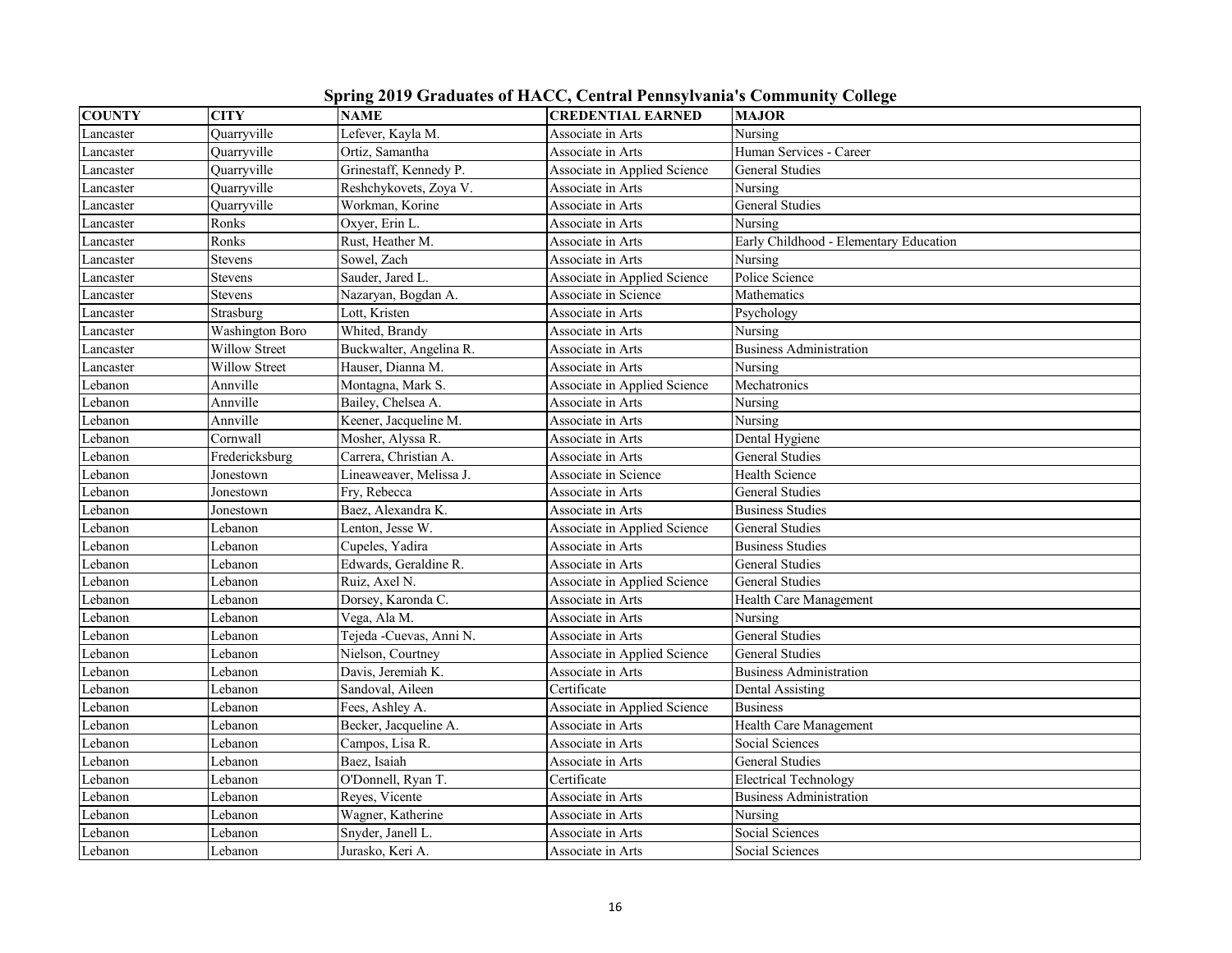|  |  |  |  | Spring 2019 Graduates of HACC, Central Pennsylvania's Community College |  |
|--|--|--|--|-------------------------------------------------------------------------|--|
|  |  |  |  |                                                                         |  |

| <b>COUNTY</b>  | <b>CITY</b>    | <b>NAME</b>            | <b>CREDENTIAL EARNED</b>     | <b>MAJOR</b>                                          |
|----------------|----------------|------------------------|------------------------------|-------------------------------------------------------|
| Lebanon        | Lebanon        | Barton, Adrianne C.    | Certificate                  | Professional Bookkeeping                              |
| Lebanon        | Lebanon        | Hain, Jessica D.       | Associate in Applied Science | <b>General Studies</b>                                |
| Lebanon        | Lebanon        | Sanchez, Yajaira       | Associate in Arts            | <b>Health Care Management</b>                         |
| Lebanon        | Lebanon        | Fouz, Mahmoud A.       | Associate in Arts            | <b>Computer Information Systems</b>                   |
| Lebanon        | Lebanon        | Hain, Jessica D.       | Associate in Applied Science | Gerontology                                           |
| Lebanon        | Lebanon        | Abreu Leonardo, Amaury | Associate in Applied Science | <b>General Studies</b>                                |
| Lebanon        | Lebanon        | Goodman, Brooke L.     | Associate in Arts            | Art                                                   |
| Lebanon        | Lebanon        | Arnold, Amber J.       | Associate in Arts            | Liberal Arts                                          |
| Lebanon        | Lebanon        | Noll, Erica A.         | Associate in Arts            | Communications                                        |
| Lebanon        | Myerstown      | Wagner, Ryan L.        | Associate in Applied Science | Mechatronics                                          |
| Lebanon        | Myerstown      | Jay, Anne O.           | Associate in Arts            | <b>Business Studies</b>                               |
| Lebanon        | Myerstown      | Laucks, Alexis         | Associate in Arts            | <b>Business Management</b>                            |
| Lebanon        | Myerstown      | Sampson, Kari J.       | Associate in Arts            | Social Sciences                                       |
| Lebanon        | Myerstown      | Hill, Tyler            | Associate in Arts            | Criminal Justice                                      |
| Lebanon        | Newmanstown    | Livingston, Cody W.    | Associate in Arts            | Paralegal Studies                                     |
| Lebanon        | Newmanstown    | Celmer, Shayana R.     | Associate in Arts            | Psychology                                            |
| Lebanon        | Newmanstown    | Moyer, Rebecca M.      | Associate in Arts            | Social Sciences                                       |
| Lebanon        | Palmyra        | Boykin, Willis M.      | Associate in Arts            | Social Sciences                                       |
| Lebanon        | Palmyra        | Shughart, Kelly S.     | Associate in Arts            | General Studies                                       |
| Lebanon        | Palmyra        | Davis, Michael J.      | Associate in Arts            | <b>Computer Information Systems</b>                   |
| Lebanon        | Palmyra        | Brannen. Breanna L.    | Associate in Science         | Communication                                         |
| Lebanon        | Palmyra        | Kleinfelter, Amber J.  | Associate in Science         | Diagnostic Medical Sonography - Ultrasound Technology |
| Lebanon        | Palmyra        | Craig, Brian C.        | Associate in Applied Science | <b>General Studies</b>                                |
| Lebanon        | Palmyra        | Derr, Kayley L.        | Associate in Arts            | Early Care and Education                              |
| Lebanon        | Palmyra        | Duffy, Megan L.        | Associate in Arts            | <b>Business Administration</b>                        |
| Lebanon        | Palmyra        | Kneisley, Keith D.     | Associate in Arts            | <b>Business Administration</b>                        |
| Lebanon        | Palmyra        | Craig, Brian C.        | Associate in Arts            | Social Sciences                                       |
| Lebanon        | Palmyra        | Smith, Brenden M.      | Associate in Arts            | <b>Business Management</b>                            |
| Lebanon        | Palmyra        | Reist, Julia M.        | Associate in Arts            | Fire Science Technology                               |
| Lehigh         | Macungie       | Yenkevich, William M.  | Certificate                  | Enology & Viticulture                                 |
| Lycoming       | Williamsport   | Eck, Emily             | Associate in Applied Science | Wellness and Health Promotion                         |
| Mifflin        | Belleville     | Stumpff, Molly C.      | Certificate                  | Dental Assisting                                      |
| Mifflin        | Lewistown      | Bohn, Rylan            | Certificate                  | <b>Electrical Technology</b>                          |
| Montour        | Danville       | Martz, Evan            | Associate in Applied Science | <b>HVAC</b>                                           |
| Montour        | Danville       | Bobkoskie, Holly E.    | Associate in Arts            | Nursing                                               |
| Northumberland | Dalmatia       | Noblit, Conner J.      | Associate in Arts            | Criminal Justice                                      |
| Northumberland | Dornsife       | Swineford, Nathan I.   | Certificate                  | <b>HVAC</b>                                           |
| Northumberland | Marion Heights | Treshock, Zierra D.    | Certificate                  | Web Development & Design                              |
| Northumberland | Sunbury        | Jeremiah, Paige M.     | Associate in Arts            | Nursing                                               |
| Northumberland | Sunbury        | DePhillips, Nicole M.  | Associate in Arts            | Medical Laboratory Technology                         |
| Perry          | Duncannon      | Reed, Elizabeth S.     | Associate in Arts            | Biology                                               |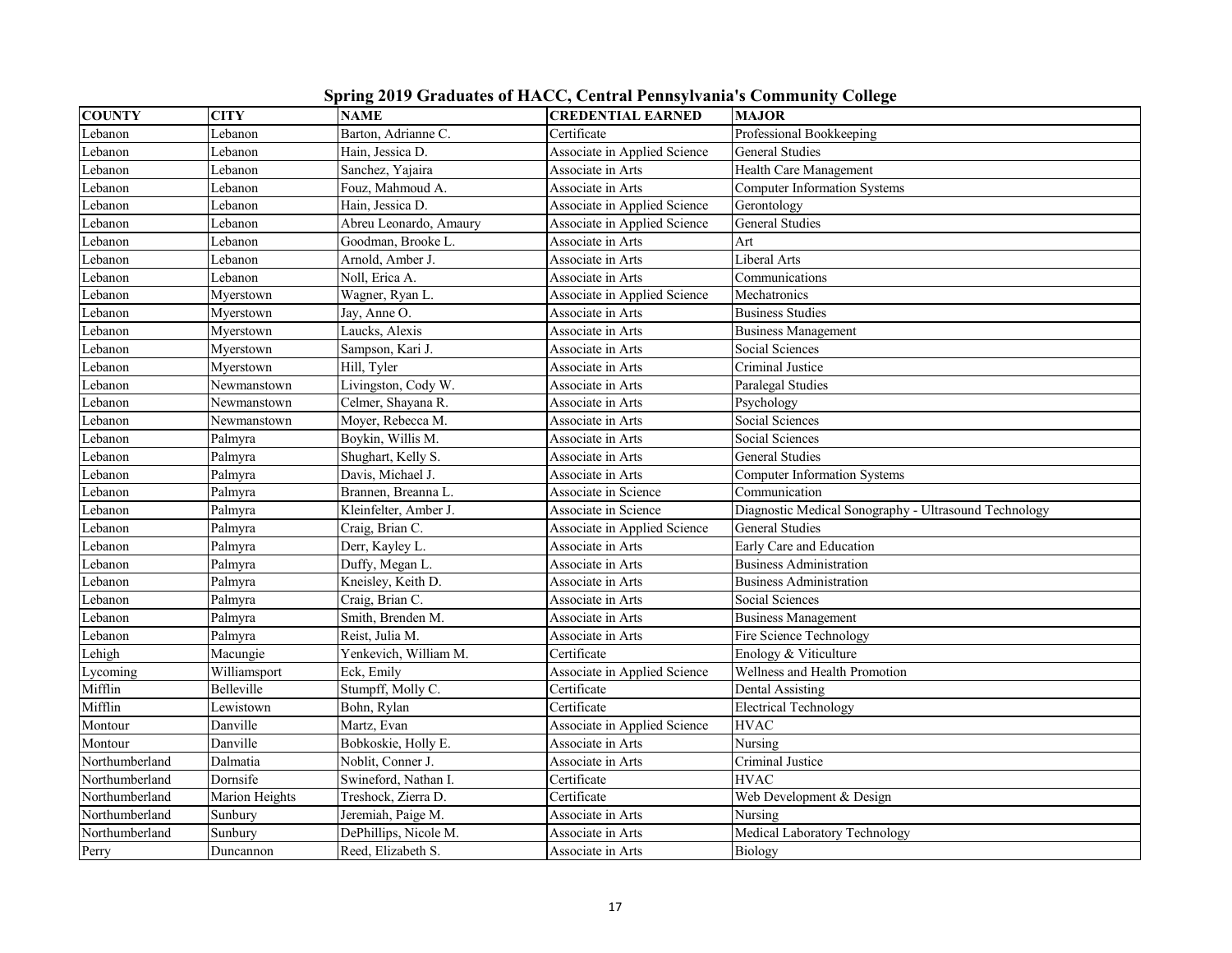|  |  |  | Spring 2019 Graduates of HACC, Central Pennsylvania's Community College |  |  |
|--|--|--|-------------------------------------------------------------------------|--|--|
|  |  |  |                                                                         |  |  |

| <b>COUNTY</b> | <b>CITY</b>           | <b>NAME</b>            | <b>CREDENTIAL EARNED</b>     | <b>MAJOR</b>                             |
|---------------|-----------------------|------------------------|------------------------------|------------------------------------------|
| Perry         | Duncannon             | May, Julia H.          | Associate in Fine Arts       | Theatre                                  |
| Perry         | Duncannon             | Stone, Corey A.        | Associate in Applied Science | <b>Industrial Technology</b>             |
| Perry         | Duncannon             | Gates, Jesse A.        | Associate in Applied Science | Mechatronics                             |
| Perry         | Duncannon             | Stone, Corey A.        | Certificate                  | Welding                                  |
| Perry         | Duncannon             | Carbaugh, Shannah N.   | Associate in Fine Arts       | Photography                              |
| Perry         | Duncannon             | Boyer, Katrina F.      | Associate in Science         | Communication                            |
| Perry         | Duncannon             | Nelson, James D.       | Associate in Arts            | Paralegal Studies                        |
| Perry         | Duncannon             | Gallagher, Don         | Certificate                  | Welding                                  |
| Perry         | Landisburg            | Stabley, Tracee L.     | Associate in Arts            | <b>Business Studies</b>                  |
| Perry         | Liverpool             | McNaughton, Ashley E.  | Associate in Applied Science | <b>General Studies</b>                   |
| Perry         | Marysville            | Mitchell, Margaret A.  | Associate in Arts            | Web Development & Design                 |
| Perry         | Marysville            | Carroll, Charles P.    | Certificate                  | <b>HVAC</b>                              |
| Perry         | Millerstown           | Ferguson, Stephanie A. | Associate in Applied Science | <b>General Studies</b>                   |
| Perry         | Millerstown           | MacDonald, Jacob R.    | Associate in Applied Science | <b>Computer Networking Technology</b>    |
| Perry         | Millerstown           | Ward, Dakota T.        | Associate in Arts            | Criminal Justice                         |
| Perry         | Millerstown           | Beaver, Rachel E.      | Associate in Arts            | Nursing                                  |
| Perry         | Millerstown           | Yourth, Leonard J.     | Associate in Arts            | Fire Science Technology                  |
| Perry         | Millerstown           | Gish, Austin M.        | Associate in Applied Science | <b>Electrical Technology</b>             |
| Perry         | New Bloomfield        | Bronson, Ariana L.     | Associate in Arts            | Art                                      |
| Perry         | New Bloomfield        | Krieger, Donald J.     | Associate in Arts            | <b>Business Studies</b>                  |
| Perry         | Newport               | Spidle, Kyleigh C.     | Associate in Arts            | <b>Business Studies</b>                  |
| Perry         | Newport               | Kemble, Tristan H.     | Associate in Science         | Engineering                              |
| Perry         | Newport               | McComsey, Nash L.      | Associate in Arts            | Communications                           |
| Perry         | Newport               | Wright, Craig M.       | Associate in Arts            | General Studies                          |
| Perry         | Shermans Dale         | Morrow, Carl C.        | Associate in Applied Science | <b>Industrial Technology</b>             |
| Perry         | Shermans Dale         | Miller, Matthew D.     | Associate in Applied Science | HVAC                                     |
| Perry         | Shermans Dale         | Michael, Dena E.       | Associate in Applied Science | Graphic and Interactive Design           |
| Perry         | Shermans Dale         | Shover, Meghan         | Associate in Arts            | Nursing                                  |
| Potter        | Coudersport           | Bowen, Morgan E.       | Associate in Arts            | <b>General Studies</b>                   |
| Schuylkill    | Hegins                | Maurer, Madison C.     | Associate in Arts            | Nursing                                  |
| Schuylkill    | Schuylkill Haven      | Boyer, Tyler J.        | Associate in Arts            | Fire Science Technology                  |
| Schuylkill    | Tower City            | Barnhardt, Cole L.     | Associate in Applied Science | <b>Automotive Technology</b>             |
| Schuylkill    | Tower City            | Rhoade, Jennifer J.    | Associate in Arts            | General Studies                          |
| Snyder        | <b>Beaver Springs</b> | Klingler, Samantha N.  | Associate in Arts            | Medical Laboratory Technology            |
| Snyder        | Mc Clure              | Fike, Aaron J.         | Associate in Arts            | Nursing                                  |
| Snyder        | Middleburg            | Tompkins, Bridget A.   | Associate in Applied Science | Early Care and Education                 |
| Snyder        | Middleburg            | Ross, Tricia           | Associate in Applied Science | <b>General Studies</b>                   |
| Snyder        | Port Trevorton        | Mosey, Elizabeth A.    | Associate in Arts            | Nursing                                  |
| Snyder        | Port Trevorton        | Carr, Steven           | Associate in Science         | <b>Electronic Engineering Technology</b> |
| Snyder        | Selinsgrove           | Stahl, Melissa L.      | Certificate                  | Dental Assisting                         |
| Snyder        | Selinsgrove           | Eichner, Abigail B.    | Associate in Arts            | Criminal Justice                         |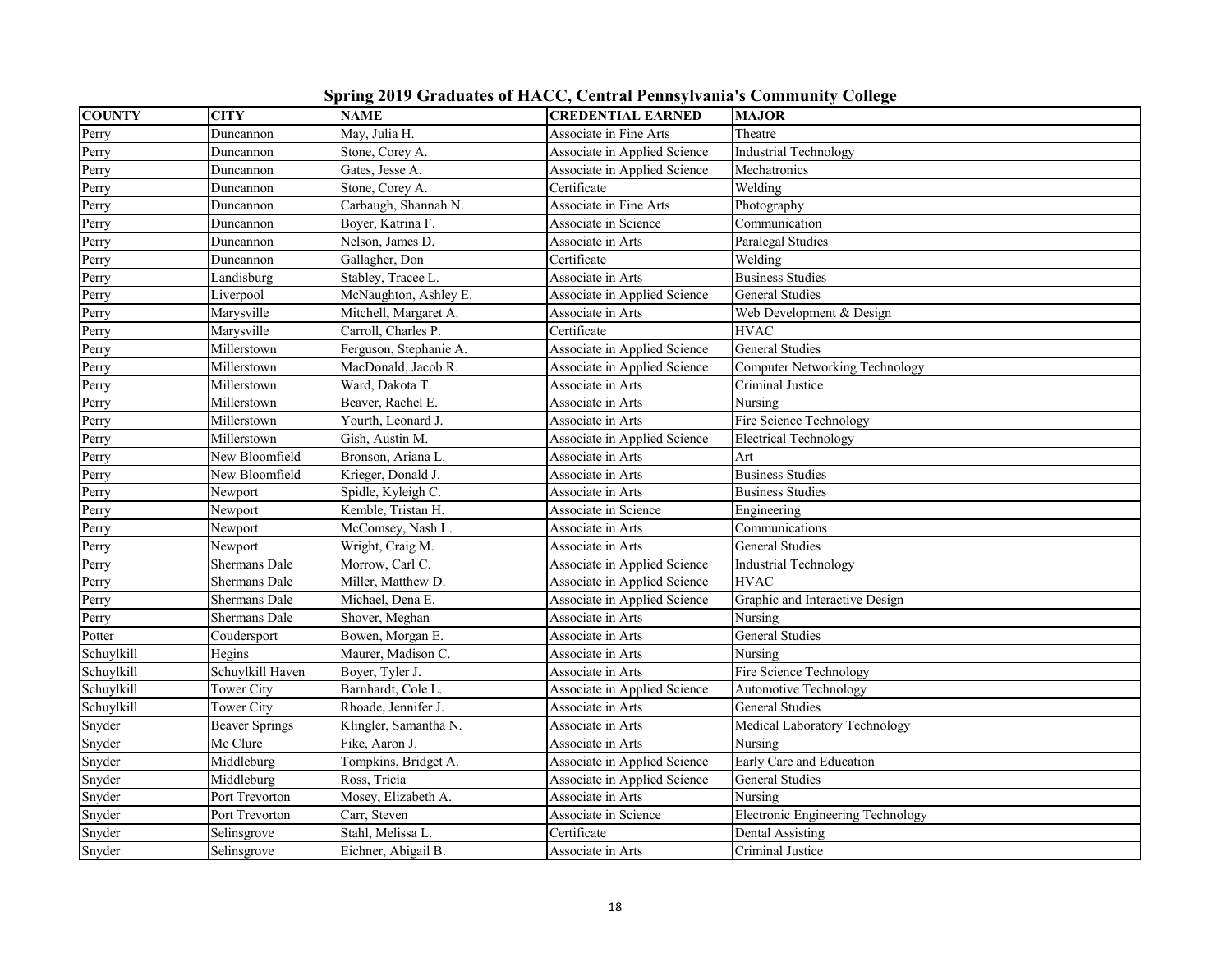| <b>COUNTY</b> | <b>CITY</b> | <b>NAME</b>               | <b>CREDENTIAL EARNED</b>     | <b>MAJOR</b>                                          |
|---------------|-------------|---------------------------|------------------------------|-------------------------------------------------------|
| Somerset      | Somerset    | Milazzo, Nicholas M.      | Associate in Arts            | <b>Business Studies</b>                               |
| Tioga         | Wellsboro   | Eyler, Lindsay D.         | Associate in Arts            | <b>Business Studies</b>                               |
| Union         | Winfield    | Tornez, Jessica D.        | Associate in Arts            | Nursing                                               |
| York          | Dallastown  | Leiphart, Adam R.         | Associate in Arts            | <b>Computer Information Systems</b>                   |
| York          | Dallastown  | Williams-Perez, Rhiana F. | Associate in Arts            | Criminal Justice                                      |
| York          | Delta       | Bracey, Samantha N.       | Associate in Arts            | Nursing                                               |
| York          | Delta       | Powers, Kelly M.          | Certificate                  | Professional Bookkeeping                              |
| York          | Dillsburg   | Thomas, Dylan J.          | Associate in Arts            | Nursing                                               |
| York          | Dillsburg   | Pursell, Laura N.         | Associate in Arts            | <b>Business Administration</b>                        |
| York          | Dillsburg   | Shultz, Jacob D.          | Associate in Arts            | <b>Business Studies</b>                               |
| York          | Dillsburg   | Bohn, Linda S.            | Associate in Arts            | Nursing                                               |
| York          | Dillsburg   | Kalmbach, Rachel M.       | Associate in Applied Science | <b>General Studies</b>                                |
| York          | Dillsburg   | Meyers, Patricia E.       | Associate in Applied Science | General Studies                                       |
| York          | Dillsburg   | Geidel, Brittney L.       | Associate in Arts            | Nursing                                               |
| York          | Dover       | Roth, Katlyn M.           | Associate in Arts            | Nursing                                               |
| York          | Dover       | Jennings, Kirsten B.      | Associate in Arts            | Criminal Justice                                      |
| York          | Dover       | James, Bridget D.         | Associate in Arts            | <b>Business Administration</b>                        |
| York          | Dover       | May, Megan A.             | Associate in Science         | Surgical Technology                                   |
| York          | Dover       | Spangler, Kierstan M.     | Associate in Arts            | Liberal Arts                                          |
| York          | Dover       | Stover, Emily L.          | Associate in Arts            | <b>Business Studies</b>                               |
| York          | Dover       | Cawley, Adam S.           | Associate in Applied Science | Electrical Technology                                 |
| York          | Dover       | Suddeth, Faith L.         | Associate in Arts            | Nursing                                               |
| York          | Dover       | Potts, Alexis             | Associate in Arts            | Nursing                                               |
| York          | Dover       | Bass-Harris, DeJah L.     | Associate in Science         | Exercise Science                                      |
| York          | Dover       | Canova, Megan A.          | Associate in Science         | Nursing                                               |
| York          | Dover       | Watson, Nashea            | Associate in Science         | Diagnostic Medical Sonography - Ultrasound Technology |
| York          | Dover       | Myers, Caitlin            | Associate in Science         | <b>Business Administration</b>                        |
| York          | Dover       | Reever, Nicole L.         | Associate in Science         | <b>Surgical Technology</b>                            |
| York          | Dover       | Essick, Casey E.          | Associate in Applied Science | General Studies                                       |
| York          | Dover       | Laughead, Teresa H.       | Associate in Arts            | Paralegal Studies                                     |
| York          | Dover       | Amodei, Brianna N.        | Certificate                  | Early Childhood Care & Education                      |
| York          | Dover       | Gingrich, Thierry A.      | Associate in Arts            | Marketing                                             |
| York          | Dover       | Bishop, Ashley N.         | Associate in Arts            | Social Sciences                                       |
| York          | Dover       | Galligani, Jennifer P.    | Associate in Arts            | Nursing                                               |
| York          | Dover       | Copper, Lorelei R.        | Associate in Arts            | Human Services - Career                               |
| York          | Emigsville  | Kelly, Ashley M.          | Associate in Arts            | Social Sciences                                       |
| York          | Etters      | DiMatteo, Andrew M.       | Associate in Science         | Math/Computer Science                                 |
| York          | Etters      | Heiman, Amanda M.         | Associate in Arts            | Nursing                                               |
| York          | Etters      | Hummel, Christine N.      | Associate in Arts            | Paralegal Studies                                     |
| York          | Etters      | Morales, Pedro L.         | Associate in Science         | Exercise Science                                      |
| York          | Etters      | Wulfers, Jonathan W.      | Associate in Science         | Electronic Engineering Technology                     |

**Spring 2019 Graduates of HACC, Central Pennsylvania's Community College**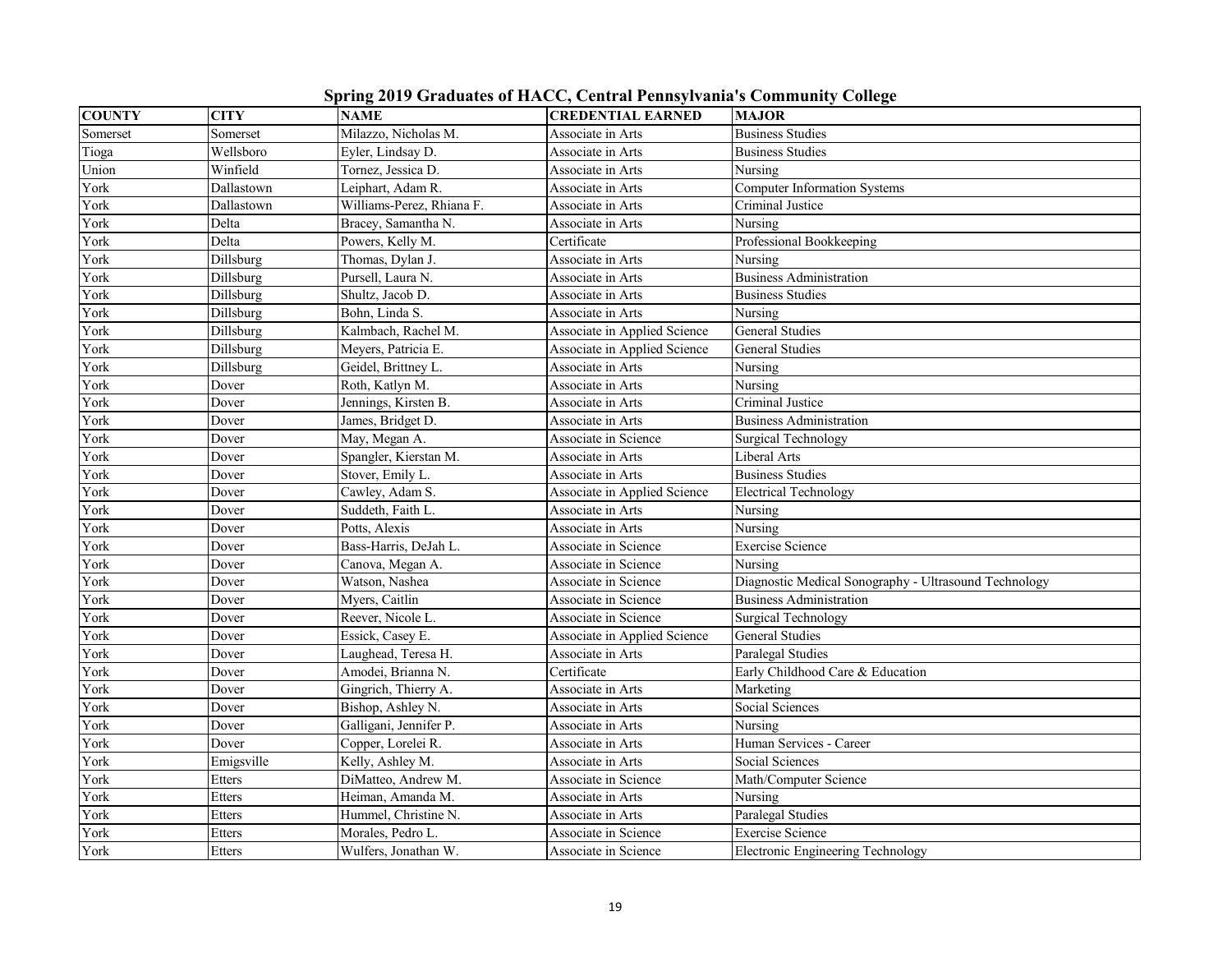|  |  |  | Spring 2019 Graduates of HACC, Central Pennsylvania's Community College |  |  |
|--|--|--|-------------------------------------------------------------------------|--|--|
|  |  |  |                                                                         |  |  |

| <b>COUNTY</b> | <b>CITY</b>  | <b>NAME</b>           | <b>CREDENTIAL EARNED</b>     | <b>MAJOR</b>                                                   |
|---------------|--------------|-----------------------|------------------------------|----------------------------------------------------------------|
| York          | Etters       | Inch, Andrew W.       | Associate in Arts            | Nursing                                                        |
| York          | Etters       | Stone, Taylor E.      | Associate in Science         | Diagnostic Medical Sonography - Ultrasound Technology          |
| York          | Etters       | Keiser, Morgon E.     | Associate in Arts            | Police Science                                                 |
| York          | Etters       | Robison, Samantha L.  | Associate in Science         | Cardiovascular Technology - Invasive Cardiovascular Technology |
| York          | Etters       | Beck, Brittany        | Associate in Arts            | Health Care Management                                         |
| York          | Etters       | Faesel, Bailey A.     | Associate in Arts            | <b>General Studies</b>                                         |
| York          | Etters       | Fuchs, Jill E.        | Associate in Arts            | Paralegal Studies                                              |
| York          | Etters       | Imamovic, Emina M.    | Associate in Arts            | <b>Business Administration</b>                                 |
| York          | Etters       | Peifer, Ashley R.     | Associate in Arts            | <b>Business Studies</b>                                        |
| York          | Fawn Grove   | Cole, Brooke L.       | Associate in Arts            | Criminal Justice                                               |
| York          | Fawn Grove   | Skinner, Richard W.   | Associate in Science         | Engineering                                                    |
| York          | Felton       | Robinson, Matthew L.  | Associate in Applied Science | Mechatronics                                                   |
| York          | Felton       | Moskowitz, Natasha    | Associate in Science         | Surgical Technology                                            |
| York          | Felton       | Glace, Lauren A.      | Associate in Science         | Surgical Technology                                            |
| York          | Felton       | Mills, Christina M.   | Associate in Arts            | Early Childhood - Elementary Education                         |
| York          | Felton       | Males, Zachary S.     | Certificate                  | Welding                                                        |
| York          | Franklintown | Lopez, Renee L.       | Diploma                      | Professional Bookkeeping                                       |
| York          | Glenville    | Licharowicz, Judah P. | Associate in Arts            | Art                                                            |
| York          | Glenville    | Lynne-Rojas, Mandy R. | Associate in Arts            | Nursing                                                        |
| York          | Glenville    | Martin, Joshua K.     | Associate in Arts            | Medical Laboratory Technology                                  |
| York          | Hallam       | Brenneman, Evan       | Associate in Applied Science | <b>General Studies</b>                                         |
| York          | Hanover      | Wildasin, Hailey L.   | Associate in Arts            | Art                                                            |
| York          | Hanover      | McMillion, Allyson R. | Associate in Applied Science | <b>General Studies</b>                                         |
| York          | Hanover      | Mills, Franklin       | Associate in Arts            | <b>Business Administration</b>                                 |
| York          | Hanover      | Brown, Meghan         | Associate in Arts            | Nursing                                                        |
| York          | Hanover      | Lentz, Jamie L.       | Associate in Arts            | Nursing                                                        |
| York          | Hanover      | Bateman, Katherine D. | Associate in Arts            | Nursing                                                        |
| York          | Hanover      | Stallings, Sadira     | Associate in Arts            | Nursing                                                        |
| York          | Hanover      | Harmon, Sarah J.      | Associate in Arts            | <b>Business Studies</b>                                        |
| York          | Hanover      | Basom, Eli A.         | Associate in Applied Science | General Studies                                                |
| York          | Hanover      | Tharp, Shane          | Associate in Applied Science | <b>HVAC</b>                                                    |
| York          | Hanover      | Staub, Nicholas A.    | Associate in Arts            | Psychology                                                     |
| York          | Hanover      | Shultz, Ranjna        | Associate in Arts            | <b>Business Administration</b>                                 |
| York          | Hanover      | Olivares, Spring J.   | Associate in Arts            | Liberal Arts                                                   |
| York          | Hanover      | Almony, Alan B.       | Associate in Applied Science | General Studies                                                |
| York          | Hanover      | Diehl, Eric S.        | Associate in Arts            | Nursing                                                        |
| York          | Hanover      | DeVage, Quinn N.      | Associate in Arts            | Paralegal Studies                                              |
| York          | Hanover      | Stambaugh, Steven K.  | Associate in Arts            | <b>Computer Information Systems</b>                            |
| York          | Hanover      | Trinks, Heather N.    | Associate in Arts            | Early Care and Education                                       |
| York          | Hanover      | Neveker, Bailey A.    | Associate in Arts            | <b>Business Administration</b>                                 |
| York          | Hanover      | Cougle, Emily G.      | Diploma                      | Music Audio & Recording Technology                             |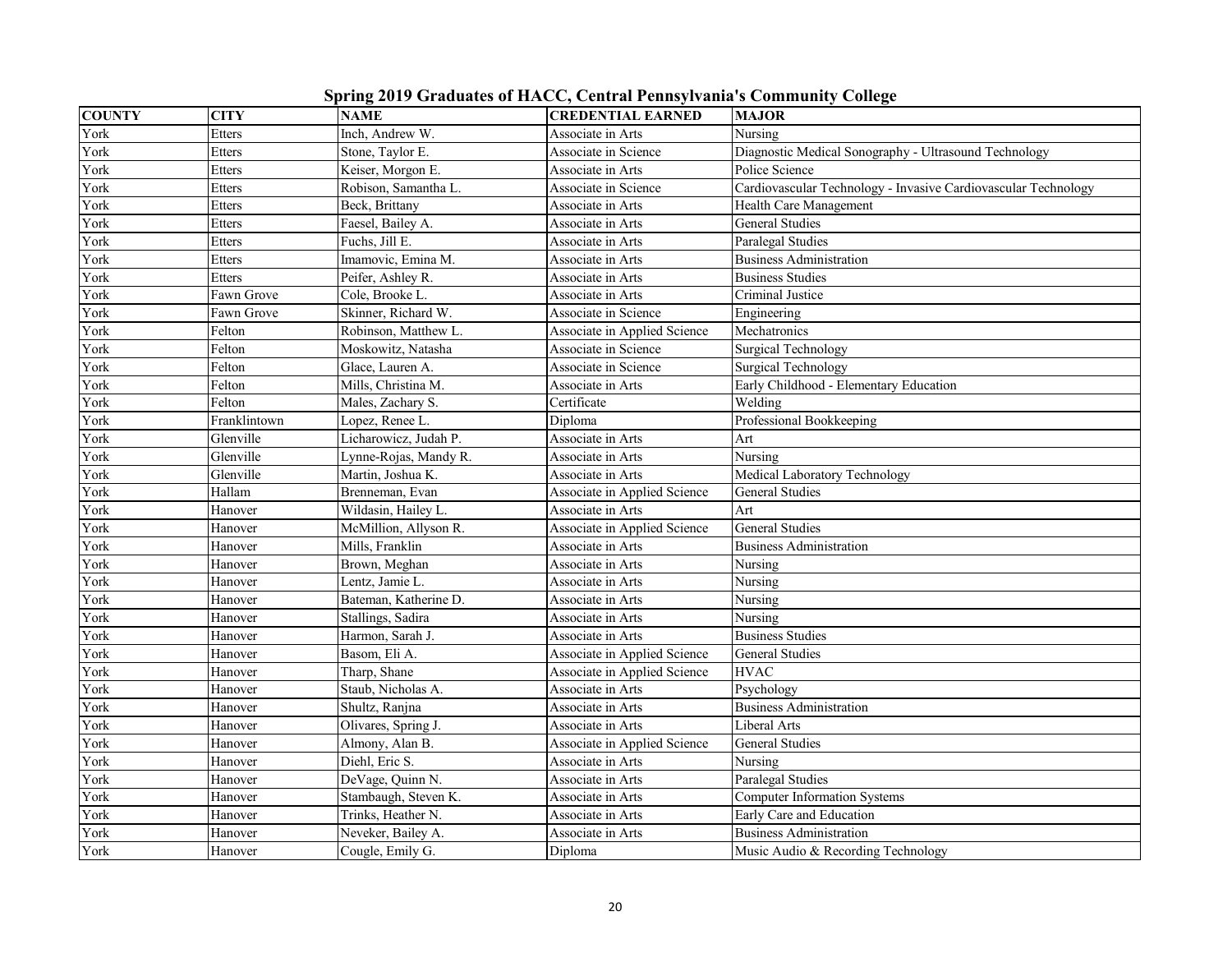| Spring 2019 Graduates of HACC, Central Pennsylvania's Community College |  |  |
|-------------------------------------------------------------------------|--|--|
|                                                                         |  |  |

| <b>COUNTY</b> | <b>CITY</b>   | <b>NAME</b>                | <b>CREDENTIAL EARNED</b>     | <b>MAJOR</b>                   |
|---------------|---------------|----------------------------|------------------------------|--------------------------------|
| York          | Hanover       | Becker, January M.         | Associate in Arts            | <b>Business Management</b>     |
| York          | Hanover       | Myers, Tanner J.           | Associate in Arts            | <b>Business Administration</b> |
| York          | Hanover       | Eaton-Landau, Gabriel      | Associate in Science         | Chemistry                      |
| York          | Hanover       | Nunez, Georgina G.         | Associate in Applied Science | <b>General Studies</b>         |
| York          | Hanover       | Wallen, Rebecca            | Associate in Arts            | Early Care and Education       |
| York          | Hanover       | Utz. Kandi S.              | Associate in Arts            | Nursing                        |
| York          | Hanover       | Ibisevic, Remzija          | Associate in Arts            | <b>Business Administration</b> |
| York          | Hanover       | Rodriguez, Christina       | Associate in Arts            | Health Care Management         |
| York          | Hellam        | Green, Morgan D.           | Associate in Science         | Communication                  |
| York          | Hellam        | Dunn, Luke F.              | Associate in Arts            | Nursing                        |
| York          | Lewisberry    | Kline, Braydon M.          | Associate in Science         | Communication                  |
| York          | Lewisberry    | Smithmyer, Sarah           | Associate in Applied Science | <b>General Studies</b>         |
| York          | Lewisberry    | Bain, Larissa A.           | Associate in Arts            | Medical Laboratory Technology  |
| York          | Lewisberry    | Stough, Stacia M.          | Associate in Applied Science | General Studies                |
| York          | Lewisberry    | McClellan, Ian E.          | Associate in Arts            | Police Science                 |
| York          | Manchester    | Allen, Stacey              | Associate in Arts            | Accounting                     |
| York          | Manchester    | Lease, Robin               | Associate in Applied Science | <b>General Studies</b>         |
| York          | Manchester    | Bohnert, Michael C.        | Associate in Arts            | Social Sciences                |
| York          | Mount Wolf    | Mauro, Diane M.            | Certificate                  | Visual Arts/Photography        |
| York          | Mount Wolf    | Tyson, Joshua E.           | Associate in Arts            | Criminal Justice               |
| York          | Mount Wolf    | Nauman, Ashley A.          | Associate in Arts            | Nursing                        |
| York          | New Freedom   | Lucier, Anneliese M.       | Associate in Arts            | Dental Hygiene                 |
| York          | New Freedom   | Brunner, Karl R.           | Associate in Arts            | Criminal Justice               |
| York          | Red Lion      | Altice, Stacia C.          | Associate in Science         | <b>Surgical Technology</b>     |
| York          | Red Lion      | Wagman, Katherine I.       | Associate in Applied Science | Healthcare Management          |
| York          | Red Lion      | Benge, Jenna C.            | Associate in Arts            | Art                            |
| York          | Red Lion      | Zortman, Chelsea A.        | Associate in Arts            | Dental Hygiene                 |
| York          | Red Lion      | Delp, Brandon M.           | Associate in Science         | Psychology                     |
| York          | Red Lion      | Agim, Corrie L.            | Associate in Arts            | Human Services - Career        |
| York          | Red Lion      | Zani, Peter A.             | Certificate                  | <b>Electrical Technology</b>   |
| York          | Red Lion      | Stiffler, Kyler J.         | Associate in Arts            | Nursing                        |
| York          | Red Lion      | Goodman, Elizabeth         | Associate in Arts            | Pre-Dietetics                  |
| York          | Red Lion      | Miller, Jennifer K.        | Associate in Arts            | Nursing                        |
| York          | Red Lion      | Harding, Joshua            | Certificate                  | <b>Automotive Technology</b>   |
| York          | Red Lion      | Baker, James J.            | Associate in Applied Science | <b>HVAC</b>                    |
| York          | Red Lion      | Williams, Anna M.          | Associate in Arts            | Social Sciences                |
| York          | Seven Valleys | Tindull, Chelsea B.        | Associate in Arts            | Psychology                     |
| York          | Seven Valleys | Blevins Gilbert, Laurie A. | Associate in Arts            | <b>Business Studies</b>        |
| York          | Seven Valleys | Fleischmann, Eric M.       | Associate in Arts            | Biology                        |
| York          | Seven Valleys | McDonald, Ashley D.        | Associate in Applied Science | <b>General Studies</b>         |
| York          | Shrewsbury    | Davenport, Elizabeth       | Associate in Arts            | Early Care and Education       |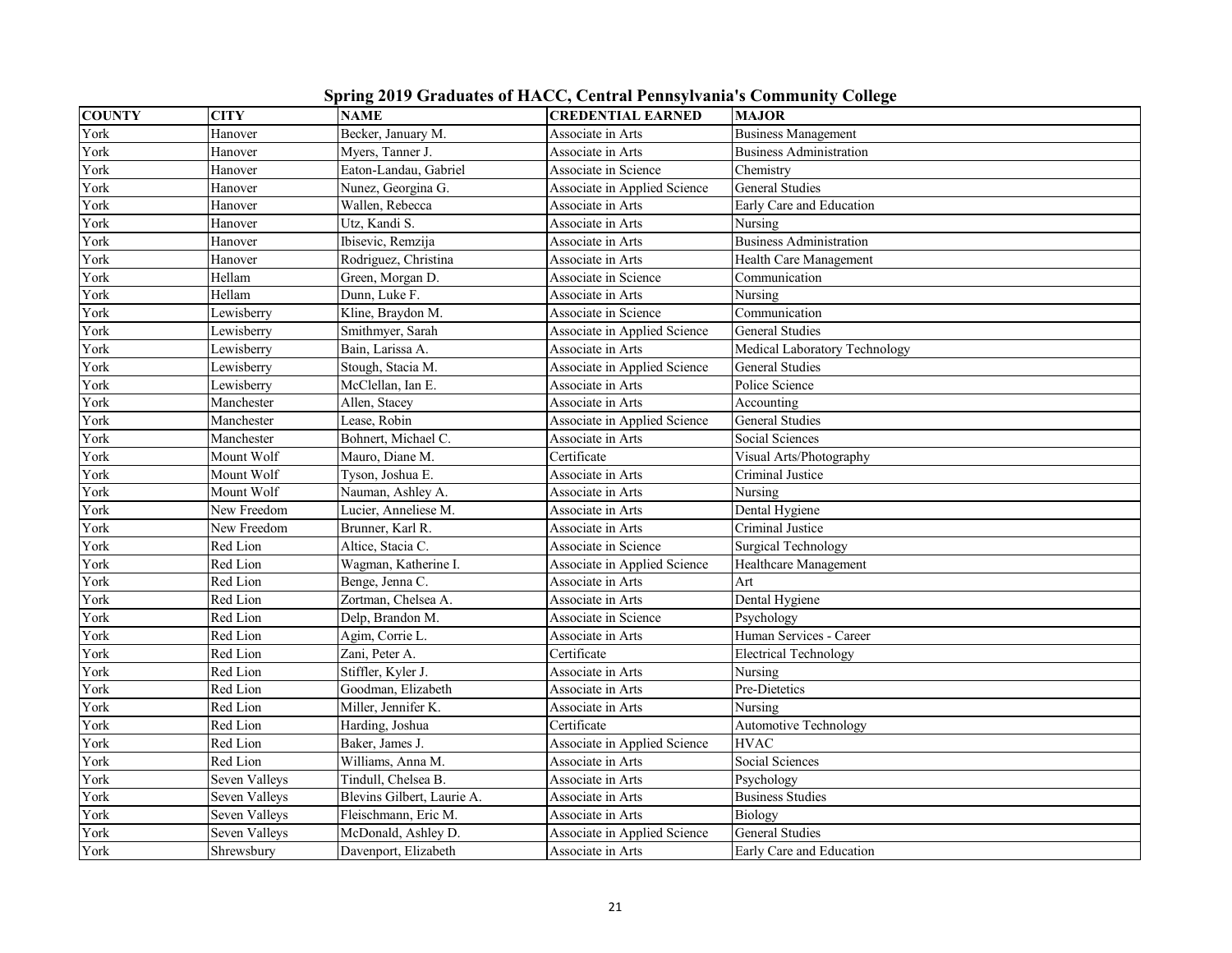|  |  |  | Spring 2019 Graduates of HACC, Central Pennsylvania's Community College |  |
|--|--|--|-------------------------------------------------------------------------|--|
|  |  |  |                                                                         |  |

| <b>COUNTY</b> | <b>CITY</b>         | <b>NAME</b>                | <b>CREDENTIAL EARNED</b>     | <b>MAJOR</b>                                          |  |
|---------------|---------------------|----------------------------|------------------------------|-------------------------------------------------------|--|
| York          | Shrewsbury          | Gibson, Meredith E.        | Associate in Arts            | Dental Hygiene                                        |  |
| York          | Shrewsbury          | Kandala, Sai Vaishnavi     | Associate in Applied Science | <b>General Studies</b>                                |  |
| York          | <b>Spring Grove</b> | Hartlove, Cady E.          | Certificate                  | <b>Dental Assisting</b>                               |  |
| York          | Spring Grove        | Shenberger, Robert E.      | Associate in Arts            | <b>Business Administration</b>                        |  |
| York          | <b>Spring Grove</b> | Livingston, Rebecca L.     | Associate in Science         | Diagnostic Medical Sonography - Ultrasound Technology |  |
| York          | Spring Grove        | Zavatsky, Sarah L.         | Associate in Arts            | <b>General Studies</b>                                |  |
| York          | Spring Grove        | Laughman, Sarah J.         | Associate in Applied Science | <b>General Studies</b>                                |  |
| York          | Spring Grove        | Brusby, Ethan I.           | Associate in Applied Science | Mechatronics                                          |  |
| York          | Spring Grove        | Bauer, Sherri R.           | Associate in Arts            | Nursing                                               |  |
| York          | Stewartstown        | Dipangrazio, Brandon J.    | Associate in Applied Science | <b>HVAC</b>                                           |  |
| York          | Stewartstown        | Chandler, Riley A.         | Diploma                      | Architecture                                          |  |
| York          | Stewartstown        | Doorandish, Kayvan         | Associate in Applied Science | <b>Computer Networking Technology</b>                 |  |
| York          | Stewartstown        | Joines, Mollie A.          | Associate in Arts            | Paralegal Studies                                     |  |
| York          | Stewartstown        | Hays, Erik R.              | Associate in Arts            | Nursing                                               |  |
| York          | Stewartstown        | Steward, Steffanie A.      | Associate in Applied Science | <b>General Studies</b>                                |  |
| York          | Thomasville         | Spangler, Cody C.          | Associate in Science         | Communication                                         |  |
| York          | Wellsville          | Hollinger, Kayla L.        | Associate in Science         | Diagnostic Medical Sonography - Ultrasound Technology |  |
| York          | Windsor             | Baughman, Kevin S.         | Associate in Arts            | <b>Business Administration</b>                        |  |
| York          | Wrightsville        | Strange, David             | Associate in Applied Science | <b>Electrical Technology</b>                          |  |
| York          | Wrightsville        | Skroly, Keely              | Associate in Arts            | <b>Business Studies</b>                               |  |
| York          | Wrightsville        | Ehrhart, Robert A.         | Certificate                  | Welding                                               |  |
| York          | Yoe                 | Bankoske, Shonna L.        | Associate in Arts            | Health Care Management                                |  |
| York          | Yoe                 | Picking, Jaron D.          | Associate in Applied Science | <b>Automotive Technology</b>                          |  |
| York          | York                | Tolbert, Stacy M.          | Associate in Arts            | <b>Business Studies</b>                               |  |
| York          | York                | Roberts, Briyanna M.       | Associate in Arts            | Health Care Management                                |  |
| York          | York                | Woodring, Daniel W.        | Associate in Applied Science | <b>HVAC</b>                                           |  |
| York          | York                | Beatty, Tina M.            | Associate in Arts            | Social Sciences                                       |  |
| York          | York                | Duke, Michael J.           | Associate in Applied Science | Web Development & Design                              |  |
| York          | York                | Cross, Julie E.            | Associate in Arts            | <b>Business Administration</b>                        |  |
| York          | York                | Le. Bao-Toan D.            | Associate in Arts            | <b>Computer Information Systems</b>                   |  |
| York          | York                | Garcia, Middalia           | Associate in Arts            | Human Services - Career                               |  |
| York          | York                | Batista-Anderson, Migdalia | Associate in Applied Science | Hospitality and Tourism Management                    |  |
| York          | York                | Baughman, Brandi J.        | Certificate                  | <b>Dental Assisting</b>                               |  |
| York          | York                | Ferro, Jacob N.            | Associate in Applied Science | <b>Computer Networking Technology</b>                 |  |
| York          | York                | Salters, William A.        | Associate in Arts            | Hospitality and Tourism Management                    |  |
| York          | York                | Steward, Chad M.           | Certificate                  | <b>Automotive Technology</b>                          |  |
| York          | York                | Newcomer, Crystal C.       | Associate in Science         | <b>Surgical Technology</b>                            |  |
| York          | York                | Altland, Allen M.          | Associate in Arts            | <b>Computer Information Systems</b>                   |  |
| York          | York                | Ramos Arroyo, Paola N.     | Associate in Arts            | Early Childhood - Elementary Education                |  |
| York          | York                | Folk, LaChaka C.           | Associate in Arts            | Nursing                                               |  |
| York          | York                | Watkins, Shelby K.         | Associate in Arts            | Liberal Arts                                          |  |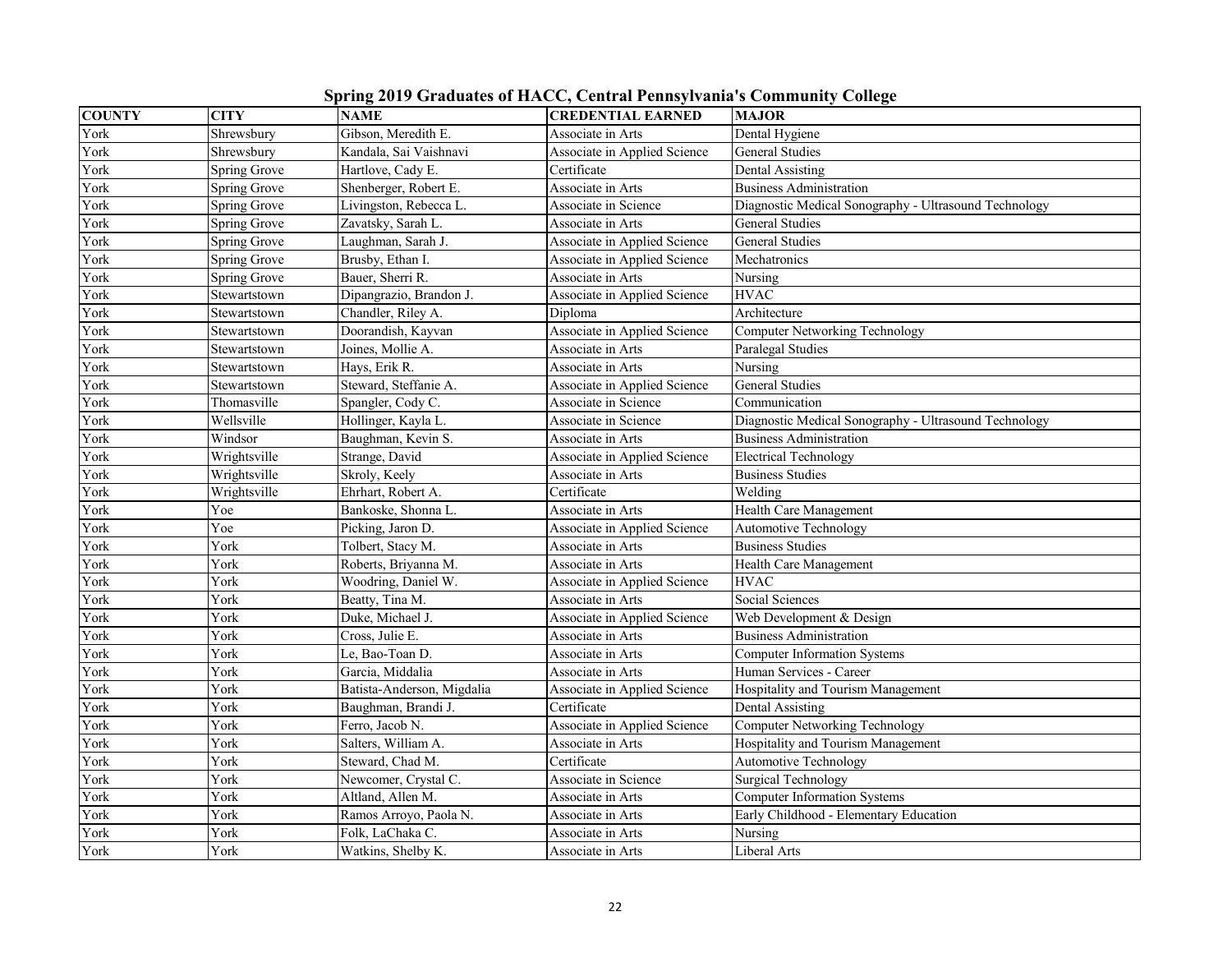|  |  |  |  | Spring 2019 Graduates of HACC, Central Pennsylvania's Community College |  |
|--|--|--|--|-------------------------------------------------------------------------|--|
|  |  |  |  |                                                                         |  |

| <b>COUNTY</b> | <b>CITY</b> | <b>NAME</b>                  | <b>CREDENTIAL EARNED</b>     | <b>MAJOR</b>                           |  |
|---------------|-------------|------------------------------|------------------------------|----------------------------------------|--|
| York          | York        | Fuhrman, Hannah              | Associate in Arts            | Dental Hygiene                         |  |
| York          | York        | Sterling, Alexandra G.       | Associate in Arts            | Nursing                                |  |
| York          | York        | Mitchell, Kelli L.           | Associate in Arts            | Dental Hygiene                         |  |
| York          | York        | Tessen, Jared M.             | Associate in Arts            | Psychology                             |  |
| York          | York        | Henney, Joan L.              | Associate in Arts            | Early Care and Education               |  |
| York          | York        | Fogle, Cody J.               | Associate in Arts            | <b>Business Administration</b>         |  |
| York          | York        | Chronister, Michelle E.      | Associate in Arts            | Nursing                                |  |
| York          | York        | Wilson, Dameon               | Associate in Arts            | <b>Business Administration</b>         |  |
| York          | York        | Kazinski, Kimberly R.        | Certificate                  | Dental Assisting                       |  |
| York          | York        | Xintaras, Peter              | Associate in Science         | Engineering                            |  |
| York          | York        | Lippy, Randi L.              | Associate in Arts            | Nursing                                |  |
| York          | York        | Schneider, Deborah L.        | Associate in Arts            | Nursing                                |  |
| York          | York        | Parthree, Caylin A.          | Associate in Arts            | Nursing                                |  |
| York          | York        | Frey, Kelsey A.              | Associate in Arts            | <b>Business Administration</b>         |  |
| York          | York        | Dunkins, Jessica A.          | Associate in Arts            | <b>Business Management</b>             |  |
| York          | York        | Jones, Juliann M.            | Associate in Arts            | Social Sciences                        |  |
| York          | York        | Snyder, Michelle R.          | Associate in Science         | <b>Biology</b>                         |  |
| York          | York        | Kern, Carla S.               | Associate in Arts            | <b>Business Management</b>             |  |
| York          | York        | Behne, Rachel A.             | Associate in Arts            | Health Care Management                 |  |
| York          | York        | Davis, Nathan R.             | Associate in Arts            | <b>Business Administration</b>         |  |
| York          | York        | Coleman, Robert L.           | Associate in Arts            | Human Services - Career                |  |
| York          | York        | Manns, Dawn                  | Associate in Arts            | Nursing                                |  |
| York          | York        | Artis, Calvin H.             | Associate in Arts            | Police Science                         |  |
| York          | York        | Wagner, Elizabeth R.         | Associate in Applied Science | <b>General Studies</b>                 |  |
| York          | York        | Bailey, Zachary C.           | Certificate                  | Visual Arts/Photography                |  |
| York          | York        | Wintermyer, Alexis A.        | Associate in Arts            | Early Childhood - Elementary Education |  |
| York          | York        | Rivera Mercado, Lissuannette | Associate in Arts            | Criminal Justice                       |  |
| York          | York        | Hungerford, Kristina M.      | Associate in Arts            | Medical Laboratory Technology          |  |
| York          | York        | Farmer, Crystal T.           | Associate in Arts            | Human Services - Career                |  |
| York          | York        | Wilkerson, Felicia N.        | Associate in Arts            | Human Services - Career                |  |
| York          | York        | Lantz, Cinda K.              | Associate in Arts            | Nursing                                |  |
| York          | York        | Spangler, Christina R.       | Associate in Arts            | Nursing                                |  |
| York          | York        | Padilla Santiago, Jose R.    | Certificate                  | <b>Automotive Technology</b>           |  |
| York          | York        | Hench, Faith E.              | Associate in Arts            | Early Childhood - Elementary Education |  |
| York          | York        | King, Dawn R.                | Associate in Applied Science | <b>General Studies</b>                 |  |
| York          | York        | Musser, Ciara                | Associate in Arts            | Nursing                                |  |
| York          | York        | Reilly, Rebecca N.           | Associate in Science         | <b>Surgical Technology</b>             |  |
| York          | York        | Tawfiq, Farheng M.           | Associate in Arts            | Nursing                                |  |
| York          | York        | Balthaser, Lauren            | Associate in Arts            | Nursing                                |  |
| York          | York        | Antonik, Jessica             | Associate in Arts            | Nursing                                |  |
| York          | York        | Hoover, Maigan E.            | Associate in Arts            | Nursing                                |  |